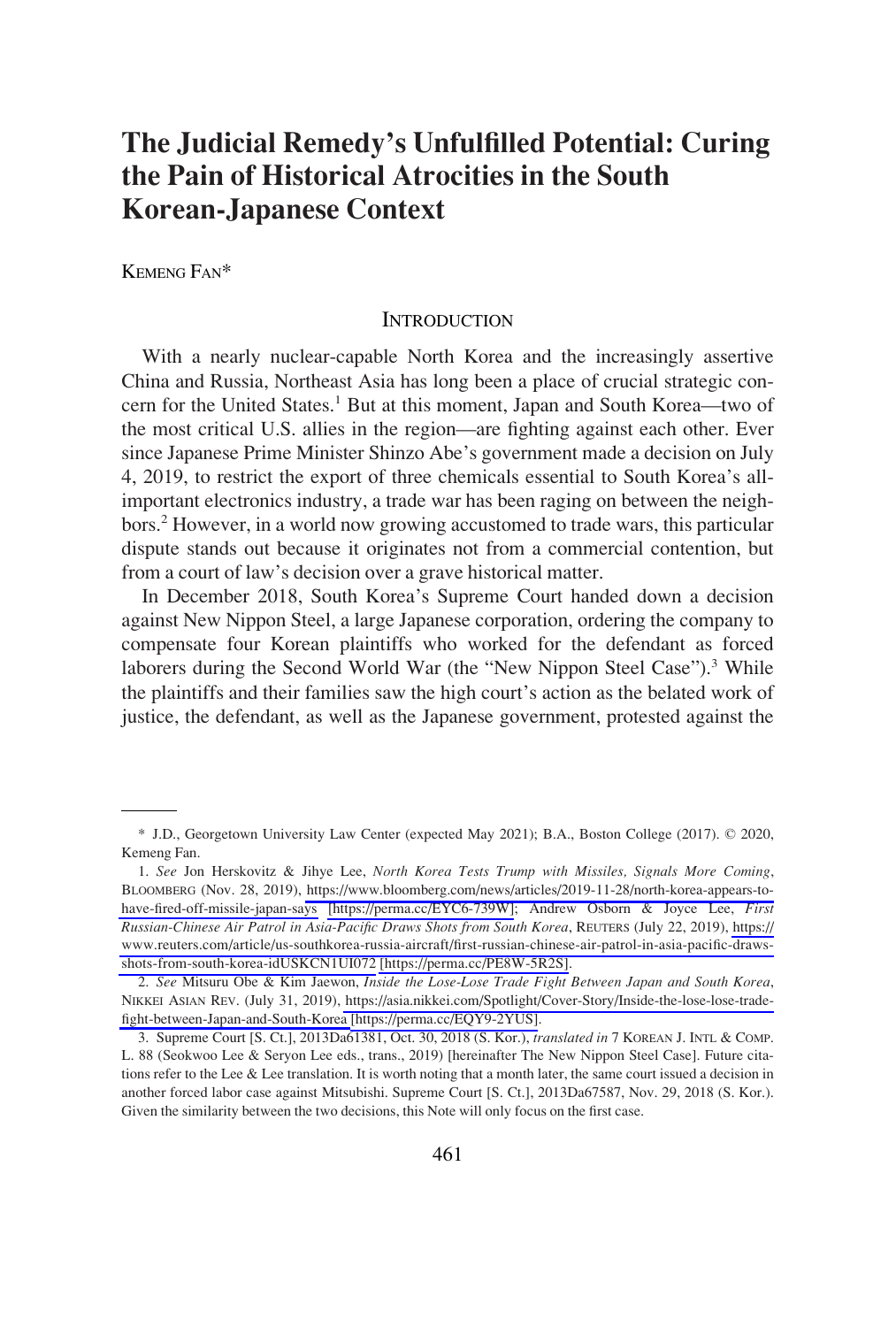decision as an attempt to re-litigate an already settled matter.<sup>4</sup> This decision directly triggered the subsequent trade spat.<sup>5</sup>

Issues carrying historical weight have never ceased to haunt Japan and the Korean peninsula's relations in modern times. Industrializing long ahead of its Asian neighbors, Japan eventually managed to prevail in a 1905 struggle with Russia and colonize the Korean peninsula five years later—the colonial rule would persist for many decades until Japan's defeat in the Second World War in 1945.6 In that time, especially during the Second World War, the relatively small island country faced an acute labor shortage in its attempt to leverage a continentand ocean-wide military campaign.7 Under a National Mobilization Law enacted in 1938, the Japanese government and many Japanese corporations imported somewhere between 280,000 and 1.2 million Korean laborers by coercion and deception to meet the demand.<sup>8</sup> Having lost personal liberty, suffered extremely harsh working conditions, and received little to no payment, the former forced laborers began to file suits in the 1990s, in a period when Asian nations invaded by Japan started to gain their own voice in international discussions of past atrocities.<sup>9</sup> However, as Part II below will explain, the New Nippon Steel Case turned not on the truth of these facts, but mostly on technical international law questions.

Prior to the New Nippon Steel Case, similar disputes arising from atrocities committed during the Second World War have emerged in the European context

*See Supreme Court of Korea Decision Concerning Drafted Workers*, NIPPON STEEL & SUMITOMO METAL 4. CORP. (Oct. 30, 2018), [https://www.nipponsteel.com/en/news/20181030\\_100.html](https://www.nipponsteel.com/en/news/20181030_100.html) [\[https://perma.cc/ZM87-]([https://perma.cc/ZM87-ELFR)  [ELFR\]]([https://perma.cc/ZM87-ELFR) (calling the decision "deeply regrettable" and contrary to an earlier agreement between the two countries); Taro Kono, Minister of Foreign Affairs, *Regarding the Decision by the Supreme Court of the Republic of Korea, Confirming the Existing Judgments on the Japanese Company (Statement by Foreign Minister Taro Kono)*, MINISTRY OF FOREIGN AFFS. OF JAPAN (Oct. 30, 2018), [https://www.mofa.go.jp/press/](https://www.mofa.go.jp/press/release/press4e_002204.html)  [release/press4e\\_002204.html](https://www.mofa.go.jp/press/release/press4e_002204.html) [\[https://perma.cc/ZTW5-44MD\]](https://perma.cc/ZTW5-44MD) (claiming the forced labor issue is "settled completely and finally" and deeming the decision a "breach of international law").

<sup>5.</sup> *See* Obe & Kim, *supra* note 2.

<sup>6.</sup> *See generally* E. TAYLOR ATKINS, PRIMITIVE SELVES: KOREANA IN THE JAPANESE COLONIAL GAZE, 1910–1945 22–52 (2010) (giving an overview of the history leading up to and during Japan's colonial rule over the Korean peninsula).

<sup>7.</sup> MICHAEL WEINER, RACE AND MIGRATION IN IMPERIAL JAPAN 187 (1994).

<sup>8.</sup> *Id.* (estimating the number of laborers at 280,000 in the first year of "forced migration"); Choe Sang-Hun, *Remains of Nearly 2,750 Korean Wartime Laborers Found in Japan, South Says*, N.Y. TIMES (Nov. 4, 2015), <https://www.nytimes.com/2015/11/05/world/asia/south-korea-forced-war-laborers-japan-world-war-ii.html>[\[https://](https://perma.cc/S8Q9-3MWP)  [perma.cc/S8Q9-3MWP\]](https://perma.cc/S8Q9-3MWP) (reporting South Korean historians' estimate of 1.2 million forced Korean laborers in various Asian locations).

<sup>9.</sup> *See* SEBASTIAN CONRAD, THE QUEST FOR THE LOST NATION: WRITING HISTORY IN GERMANY AND JAPAN IN THE AMERICAN CENTURY 253 (Alan Nothnagle trans. 2010) (discussing and explaining a change in the global "landscape of memory" regarding the Second World War); *see also* Alexis Dudden, *Is History a Human Right? Japan and Korea's Troubles with the Past*, *in* THE HUMAN RIGHTS REVOLUTION: AN INTERNATIONAL HISTORY 311, 313 (Akira Iriye et al. eds., 2012) (discussing the particular effects of American policy during its occupation of Japan and the WWII emperor Hirohito's death in 1989).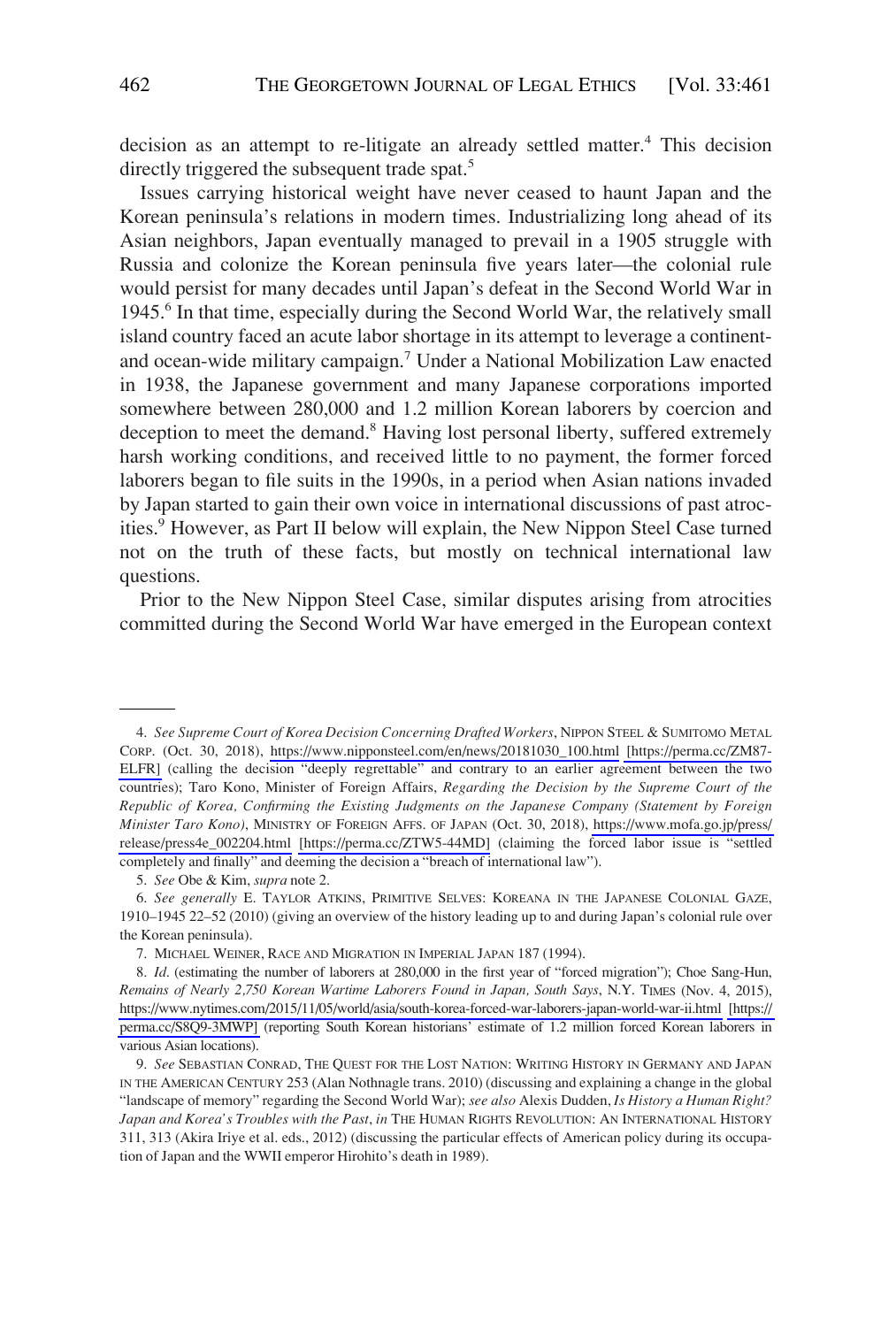against Germany, although the plaintiffs tended to lose on technical grounds.<sup>10</sup> But more broadly speaking, despite the technical nature of the issues decided in the New Nippon Steel Case, it should be clear that the emotional force of the substantive matter and the natural desire to find an answer to a grave historical wrong is the real pulsating heart of these cases.<sup>11</sup> In this regard, the experience of other parts of the world, especially that of Germany, can be quite instructive.<sup>12</sup> This Note takes as its theoretical basis the philosophy of Hannah Arendt, a prominent Jewish philosopher who survived and fled the Third Reich and promoted many critical ideas on the issue of evil-doing into international consciousness, examines the South Korean court's decisions on some of the technical international law matters, and draws upon these decisions in an attempt to propose an alternative legal remedy as a better solution for the substantive question of how to account for and move beyond a historical atrocity.

Part I of this Note will lay out the historical background of the forced labor issue, including (A) the Korean forced laborers' experience during the Second World War, (B) the history surrounding a 1965 treaty between South Korea and Japan which became the central issue of the New Nippon Steel Case, and (C) a brief comparative account of Germany's approach to atonement for and memorialization of atrocities, including some of Arendt's theoretical interpretation of the Holocaust. Part II will present and analyze the New Nippon Steel Case itself, including (A) some background information on the plaintiffs' unsuccessful prior suit in Japanese courts and in South Korean lower courts, (B) the critical 2012 reversal by South Korea's Supreme Court on a matter relating to *res judicata*, and (C) the 2018 decision's interpretation of the key 1965 treaty. Next, Part III will examine the issue of remedy, discussing (A) the limitations of monetary compensation, and (B) the possibility of using a court remedy to induce the defendant's engagement with history, to acknowledge the plaintiffs' pain and suffering, and to heal a societal wound. Then, Part IV will draw connections between the South Korean case and the history of slavery in the United States. Finally, this Note will conclude with the thesis that in the face of historical atrocities, a court of law should think beyond monetary damages, and exercise creativity to promote the defendant's engagement with history, in the hope of finding real reconciliation and closure for the victims.

<sup>10.</sup> *See, e.g*., Jurisdictional Immunity of the State (Ita. v. Ger.), Judgment, 2012 I.C.J. 99, 145 (Feb. 3) (Italian plaintiffs who sued the German state losing due to Germany's jurisdictional immunity in Italian courts).

<sup>11.</sup> *See, e.g*., Choe Sang-Hun & Rick Gladstone, *South Korean Ruling in Suit on Forced Labor Rekindles Old Tensions*, N.Y. TIMES (Oct. 30, 2018), at A10.

*See, e.g*., Elizabeth Kolbert, *The Last Trial*, NEW YORKER (Feb. 9, 2015), [https://www.newyorker.com/](https://www.newyorker.com/magazine/2015/02/16/last-trial)  12. [magazine/2015/02/16/last-trial](https://www.newyorker.com/magazine/2015/02/16/last-trial) [\[https://perma.cc/2LKY-WELH\]](https://perma.cc/2LKY-WELH) (discussing various stages of German prosecution and memorialization for the Holocaust, as well as a particular instance of memorialization).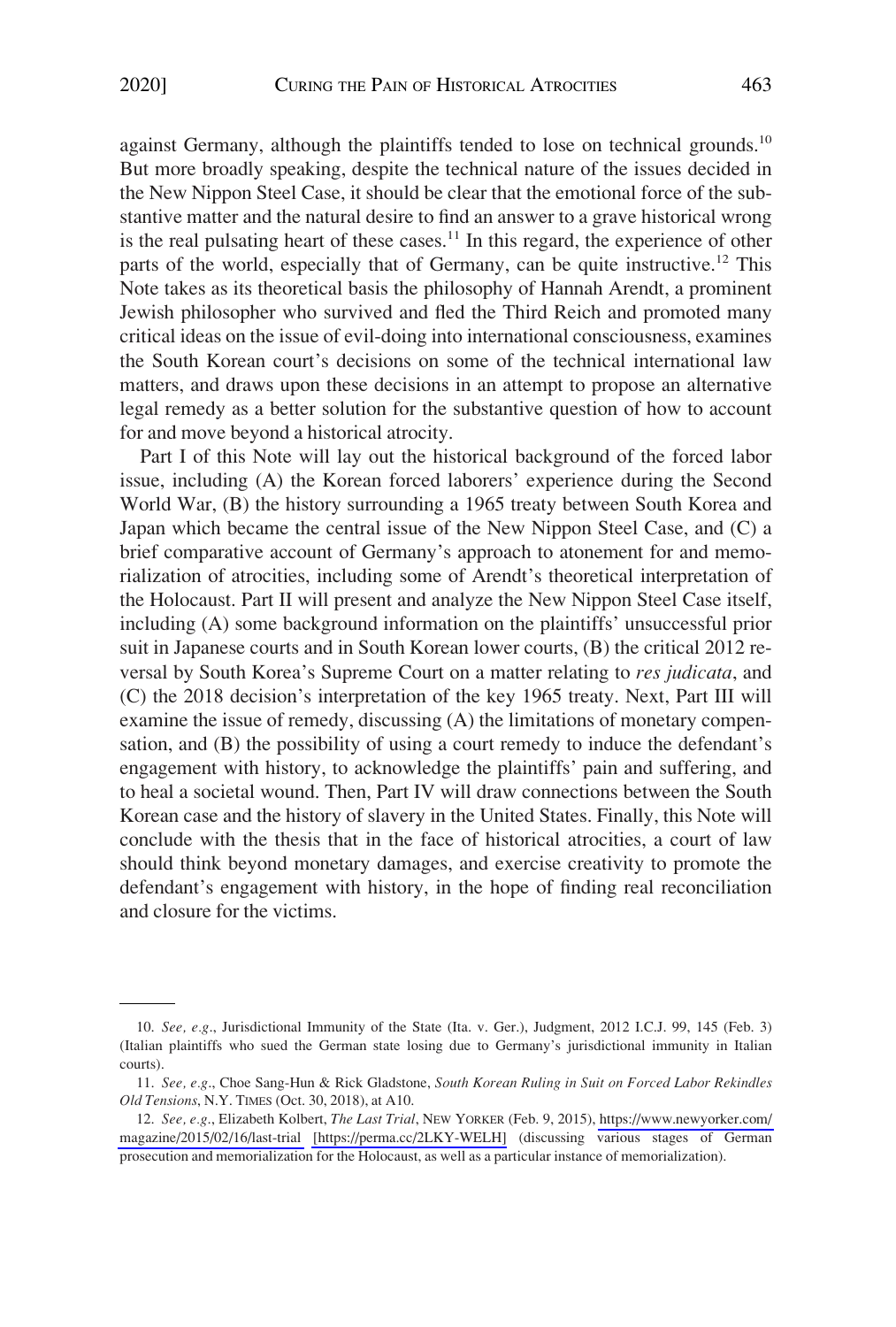### I. HISTORICAL BACKGROUND

#### A. KOREAN FORCED LABOR IN JAPAN

Occupying and colonizing the Korean Peninsula under the Korea-Japan Annexation Treaty of 1910, Japan further expanded through the Manchurian Incident of 1931<sup>13</sup> and the Sino-Japanese War in 1937, eventually moving toward waging the Pacific War in 1941.<sup>14</sup> To counter a labor shortage for munitions production in the midst of these conflicts, Japan enacted the National Mobilization Law in 1938 and issued guidelines in 1942 for local governments to transfer Korean workers from all parts of the peninsula to Japan via job placements.<sup>15</sup> Starting in 1944, Japan "draft[ed] ordinary Koreans for military service" under the National Service Draft Ordinance.16 The Pacific War ended in 1945 when the Japanese emperor unconditionally surrendered to the Allied Nations.<sup>17</sup>

Four plaintiffs initiated the present suit: YEO Woon Taek, SHIN Chun Soo, LEE Choon Sik, and KIM Kyu Soo.

## 1. PLAINTIFFS YEO WOON TAEK AND SHIN CHUN SOO

Around 1943, Old Nippon Steel advertised in Pyeongyang to recruit factory workers for the Osaka Steel Mill, which proclaimed that workers who worked for two years could acquire skills and become technicians in steel mills in Korea.<sup>18</sup> Seeing the advertisements, plaintiffs Yeo and Shin applied for the positions and became trainees.19 The two plaintiffs "worked on three 8-hour shifts" and received permission to go out only "once or twice a month."20 In the meantime, each victim was earning a meager allowance of two to three Japanese yen (JPY), or about twelve modern-day United States dollars (USD), per month.<sup>21</sup> Although

21. *Id.* at 92. It should be noted that this is a rough estimate, only given here to provide the reader with a rudimentary sense of the allowance's value. As Japan's economy went into emergency, JPY exchange rate data from the final years of the Second World War are simply unavailable. *The Japanese Yen History*, ROTHKO RES. (Nov. 11, 2014), <https://rothkoresearch.com/2014/11/11/the-japanese-yen-history/>[\[https://perma.cc/2VFU-](https://perma.cc/2VFU-4LN3)[4LN3\]](https://perma.cc/2VFU-4LN3). But the Federal Reserve data indicates that as of 1941 (two years prior to the events here), 3 JPY was worth about 0.69 USD at the time. *See* BD. OF GOVERNORS OF THE FED. RESERVE SYS., BANKING AND MONETARY STAT., 1914-1941 673 (1943). This amount in 1941 would be equivalent to around 12 USD in January of 2020. *CPI Inflation Calculator*, U.S. BUREAU OF LAB. STAT., [https://www.bls.gov/data/](https://www.bls.gov/data/inflation_calculator.htm)  [inflation\\_calculator.htm](https://www.bls.gov/data/inflation_calculator.htm) [\[https://perma.cc/Z3FA-CKM8\]](https://perma.cc/Z3FA-CKM8) (last visited Feb. 21, 2020) [hereinafter *Inflation* 

<sup>13.</sup> Manchuria is a historical region of northeastern China. *See Manchuria*, ENCYC. BRITANNICA (2016), <https://www.britannica.com/place/Manchuria>[\[https://perma.cc/S6XZ-N3MR\].](https://perma.cc/S6XZ-N3MR)

<sup>14.</sup> The New Nippon Steel Case, *supra* note 3, at 91.

<sup>15.</sup> *Id*.

<sup>16.</sup> *Id*.

<sup>17.</sup> *Id*. 18. *Id*. at 92.

<sup>19.</sup> *Id*.

<sup>20.</sup> *Id*. This is not the full payment promised by Old Nippon Steel: Believing that the workers would waste their wages if paid in full, the company unilaterally deposited most of the wages into bank accounts under the workers' names, but had the headmaster of their dormitory keep the bankbooks and seals. *Id*. After the forceful conscription of 1944 was completed, no wage was paid anymore. *Id*. at 93.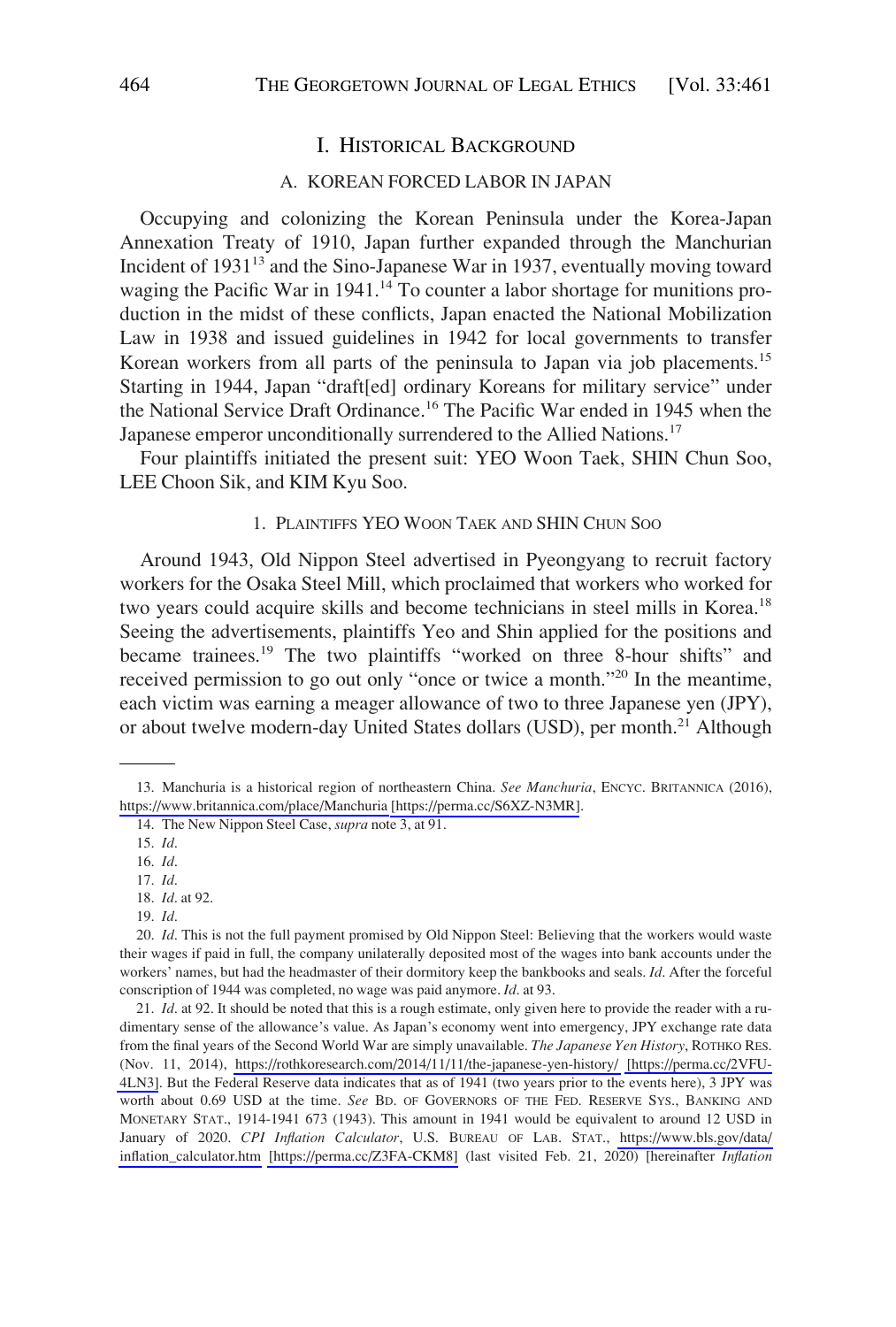the plaintiffs demanded their wages when they were assigned to different factories, the company refused to cooperate.<sup>22</sup>

The two plaintiffs performed tasks such as "breaking and mixing coal in a blast furnace and entering the steel pipes to remove coal waste," but acquired little specialized skill.23 They were watched in the dormitory and warned by a frequently visiting police officer not to run away.<sup>24</sup> The two plaintiffs escaped to Seoul in 1945 when Soviet forces attacked the factories where they worked.<sup>25</sup>

# 2. PLAINTIFFS LEE CHOON SIK AND KIM KYU SOO

Mobilized as a member of the national service corps in 1941, plaintiff Lee arrived in Japan following an Old Nippon Steel recruitment officer.<sup>26</sup> As a steel worker, Lee suffered from "severe dust inhalation" and was hospitalized for an injury to his abdomen after "tripping over impurities from the furnace."<sup>27</sup> Lee was told that his wages were saved, but received none.<sup>28</sup> He was not allowed to go outside during the first six months of work, and had to report to a roll call by the Japanese Military Police every fifteen days to avoid physical punishment.<sup>29</sup> Lee was later drafted into the military and stationed within Japan.<sup>30</sup>

Drafted in 1943, plaintiff Kim went to Japan under the guidance of an Old Nippon Steel officer and worked in a steel mill at signal stations on the railroad line.<sup>31</sup> He attempted to escape but was caught, suffering about seven days' severe beating with no food provision as consequence.<sup>32</sup>

# B. THE 1965 CLAIMS AGREEMENT AND ITS PROGENY

## 1. THE CLAIMS AGREEMENT

Following the end of the Pacific War, Japan and forty-eight Allied Nations signed the Treaty of Peace with Japan in San Francisco in 1951 (the "San Francisco Treaty"), which subjected the disposition of Japanese property to special arrangements between Japan and related countries.33 Japan and South Korea's discussion on the normalization of diplomatic relations and post-war

*Calculator*]. As Japan slipped deeper into the war, it would not be surprising that the yen grew even weaker in the next few years.

<sup>22.</sup> The New Nippon Steel Case, *supra* note 3, at 93.

<sup>23.</sup> *Id*. at 92.

<sup>24.</sup> *Id*. The fact finding also indicated that Shin once said he wanted to flee and received physical punishment once this was known. *Id*.

<sup>25.</sup> *Id*. at 93.

<sup>26.</sup> *Id*.

<sup>27.</sup> *Id*.

<sup>28.</sup> *Id*.

<sup>29.</sup> *Id*.

<sup>30.</sup> *Id*.

<sup>31.</sup> *Id*.

<sup>32.</sup> *Id*.

<sup>33.</sup> *See id*. at 94. *See also* Treaty of Peace with Japan art. 4(a), Sept. 8, 1951, No. 1832, 136 U.N.T.S. 45, 50.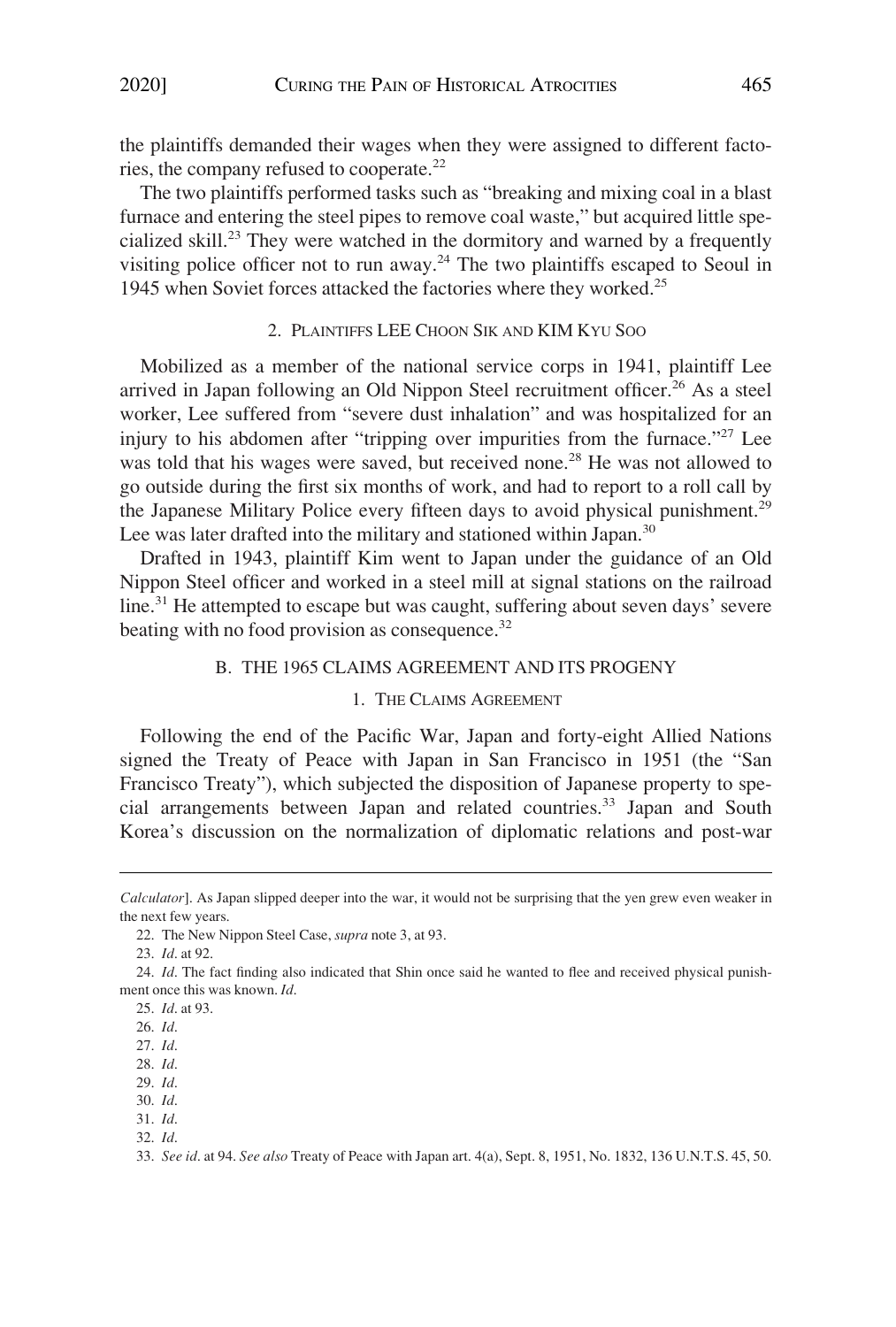compensation led to the "Treaty on Basic Relations between the Republic of Korea and Japan" as well as its annexed "Agreement on the Settlement of Problem Concerning Property and Claims and the Economic Cooperation between the Republic of Korea and Japan" (the "Claims Agreement") in 1965.<sup>34</sup>

According to Article 1 of the Claims Agreement, Japan would provide 300 million USD (2.48 billion USD today) on a non-repayable basis and 200 million USD (1.65 billion USD today) in loans.<sup>35</sup> Additionally, Article II provides that:

1. The Contracting Parties [Japan and South Korea] confirm that [the] problem concerning property, rights, and interests of the two Contracting Parties and their nationals (including juridical persons) and concerning claims between the Contracting Parties and their nationals, including those provided for in Article IV, paragraph (a) of the Treaty of Peace with Japan signed at the city of San Francisco on September 8, 1951, *is settled completely and finally*.

. . . .

3. Subject to the provisions of paragraph 2 above, *no contention shall be made*  with respect to the measures on property, rights and interests of either *Contracting Party and its nationals* . . . . 36

Following the signing and ratification of the Claims Agreement, the Korean government enacted a series of laws to allow Koreans with claims against the Japanese government and its nationals to apply for compensation, leading to the issuance of just over 9 billion South Korean won (KRW) (roughly 18.6 million USD today) in compensation for a total of 83,519 claimed cases by 1977, of which about 2.5 billion KRW (roughly 5.2 million USD today) were issued in 8,552 claimed cases for deceased forced laborers.<sup>37</sup> However, the living forced laborers were deemed ineligible to file claims.<sup>38</sup>

Although not explicitly discussed by the court, it is worth noting that the 1965 agreement was devastatingly unpopular among Koreans at the time, many of whom mistrusted the government of Park Chung-hee, the dictator-ruler of South Korea.39 They formed the June 3rd Resistance Movement, a popular uprising in

<sup>34.</sup> The New Nippon Steel Case, *supra* note 3, at 95; Treaty on Basic Relations between the Republic of Korea and Japan, Japan-S. Kor., Jun. 22, 1965, 583 U.N.T.S. 33; Agreement on the Settlement of Problem Concerning Property and Claims and the Economic Cooperation between the Republic of Korea and Japan, Japan-S. Kor., Jun. 22, 1965, 583 U.N.T.S. 173 [hereinafter Claims Agreement].

<sup>35.</sup> Claims Agreement, *supra* note 34, at 258. The modern-day values of the grant and the loan are calculated via the online service of the U.S. Bureau of Labor Statistics. *Inflation Calculator*, *supra* note 21.

<sup>36.</sup> Claims Agreement, *supra* note 34, at 260 (emphasis added). Paragraph 2 excludes certain claims arising after 1945, which is not relevant to the New Nippon Steel Case.

<sup>37.</sup> The New Nippon Steel Case, *supra* note 3, at 97. Monetary values are calculated at 1975 to 1979 levels, when the exchange rate remained at 484 KRW per modern-day USD. *Official Exchange Rate (LCU per US\$, Period Average) - Korea, Rep., United States*, WORLD BANK (2019), [https://data.worldbank.org/indicator/PA.](https://data.worldbank.org/indicator/PA.NUS.FCRF?locations=KR-US)  [NUS.FCRF?locations=KR-US](https://data.worldbank.org/indicator/PA.NUS.FCRF?locations=KR-US) [\[https://perma.cc/YN36-W68H\]](https://perma.cc/YN36-W68H).

<sup>38.</sup> The New Nippon Steel Case, *supra* note 3, at 97.

*See* Brian Kim, *Korea and Japan Clash over History and Law*, LAWFARE (Aug. 16, 2019), [https://www.](https://www.lawfareblog.com/korea-and-japan-clash-over-history-and-law) 39. [lawfareblog.com/korea-and-japan-clash-over-history-and-law](https://www.lawfareblog.com/korea-and-japan-clash-over-history-and-law) [\[https://perma.cc/T76K-V68J\].](https://perma.cc/T76K-V68J)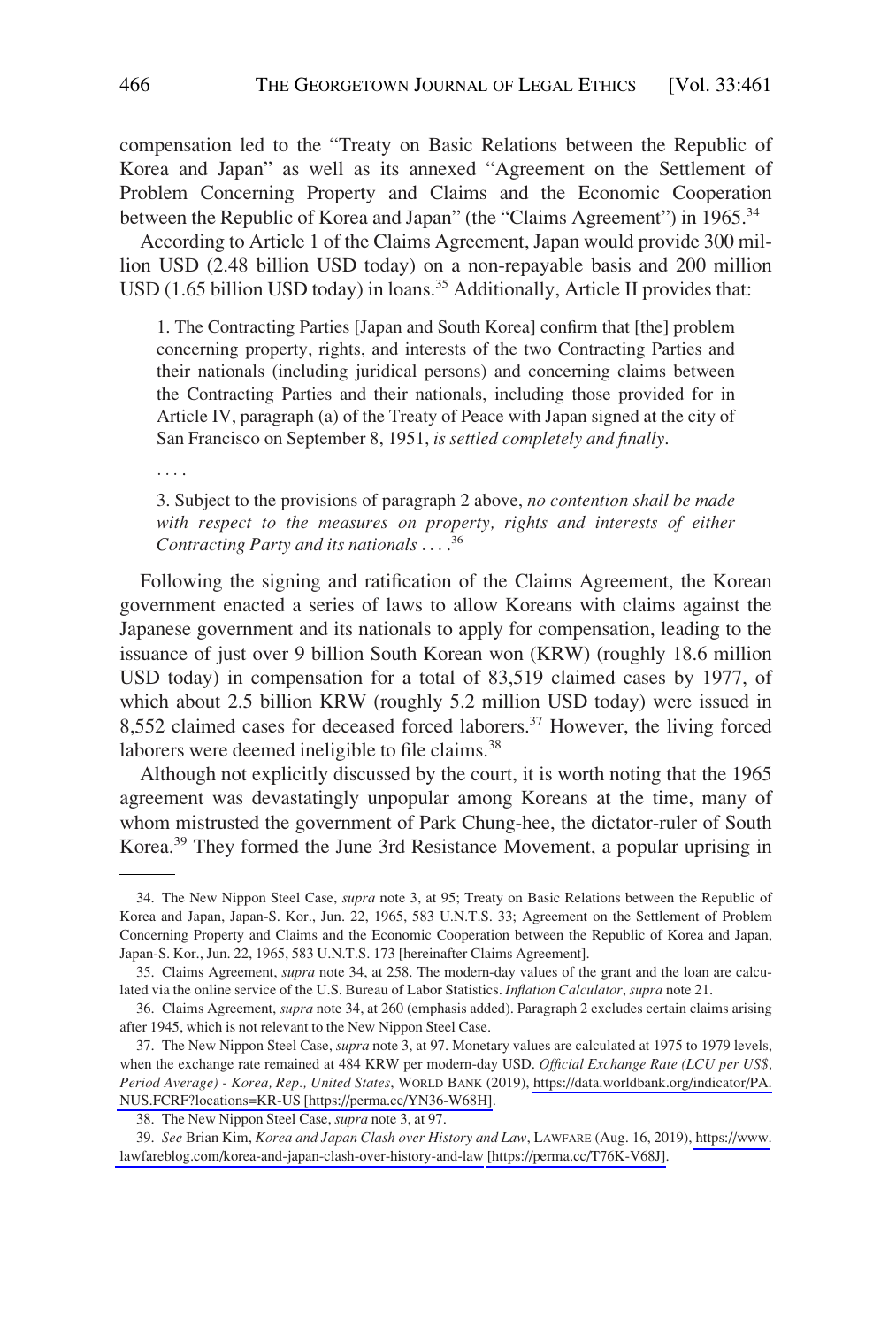1964, to challenge the two governments' "rapprochement attempt," and it took martial law and the arrest of thousands of protesters to pass the 1965 treaty in the end.40 Eventually, the protesters' concern was partially validated when Japan's war reparations were largely channeled away from the victims to pay for industrialization under yet another military dictatorship—only this time the tyrant had a Korean face.<sup>41</sup>

## 2. THE TRUTH-SEEKING IN THE NEW MILLENNIUM

In 2005, a South Korean joint public-private committee working on the history of the Korea-Japan meetings during the 1950s released its findings that "the Claims Agreement was not intended to make a claim for compensation for Japan's colonial rule over Korea, but rather to resolve financial, civil debts and credit relations between Korea and Japan pursuant to Article 4 of the San Francisco Treaty . . . . "<sup>42</sup> However, the committee also found that because the Japanese government did not acknowledge its *legal* obligation to make reparations for forced labor, the Korean government had to demand *political* compensation instead, and this should be considered part of the purpose for the Japanese payment; furthermore, despite the difficulty of estimating the precise amount allocable to forced labor compensation, the committee considered it the South Korean government's "moral responsibility to use a substantial amount of the funds" on the victims of forced labor. $43$  The government subsequently acted on this advice and compensated the victims.<sup>44</sup>

# C. A COMPARATIVE LENS: HANNAH ARENDT AND THE GERMAN **EXPERIENCE**

#### 1. AN ARENDTIAN FRAMEWORK

It is common knowledge that Nazi Germany perpetrated numerous atrocities on innocent civilians during the Second World War, the most well-known of

<sup>40.</sup> *Id*.

<sup>41.</sup> Victoria Kim, *Japan, Korea and the Messy Question of How to Pay for Historic Wrongs*, L.A. TIMES (Aug. 17, 2019), [https://www.latimes.com/world-nation/story/2019-08-17/japan-korea-and-the-tquestion-of](https://www.latimes.com/world-nation/story/2019-08-17/japan-korea-and-the-tquestion-of-how-to-pay-for-historic-wrongs)[how-to-pay-for-historic-wrongs](https://www.latimes.com/world-nation/story/2019-08-17/japan-korea-and-the-tquestion-of-how-to-pay-for-historic-wrongs) [\[https://perma.cc/EUH7-EXKL\]](https://perma.cc/EUH7-EXKL). Based on subsequent declassification of South Korean government documents in 2005, some historians also argue that Park's government took an additional 800 million USD on top of the amount stipulated in the 1965 treaty in exchange for extinguishing future Koreans' right to make claims against Japan. *See, e.g*., ALEXIS DUDDEN, TROUBLED APOLOGIES AMONG JAPAN, KOREA, AND THE UNITED STATES 94–95 (2008).

<sup>42.</sup> The New Nippon Steel Case, *supra* note 3, at 98.

<sup>43.</sup> *Id*.

<sup>44.</sup> In 2006, the South Korean government acknowledged the insufficiency of the compensation to forced labor victims pursuant to the compensation legislation following the Claims Agreement of 1965. *Id*. at 99. In 2007, it passed the Act on Support for the Victims of Forced Labor Abroad around the Period of the Pacific War, and issued 20 million KRW to each surviving family of deceased or missing victim, up to 20 million KRW to each disabled victim (depending on the degree of injury), and 800,000 KRW annually to other former forced laborers in case of medical need. *Id*. Victims' unpaid wages were also paid by an exchange rate of 1 JPY to 2,000 KRW. *Id*.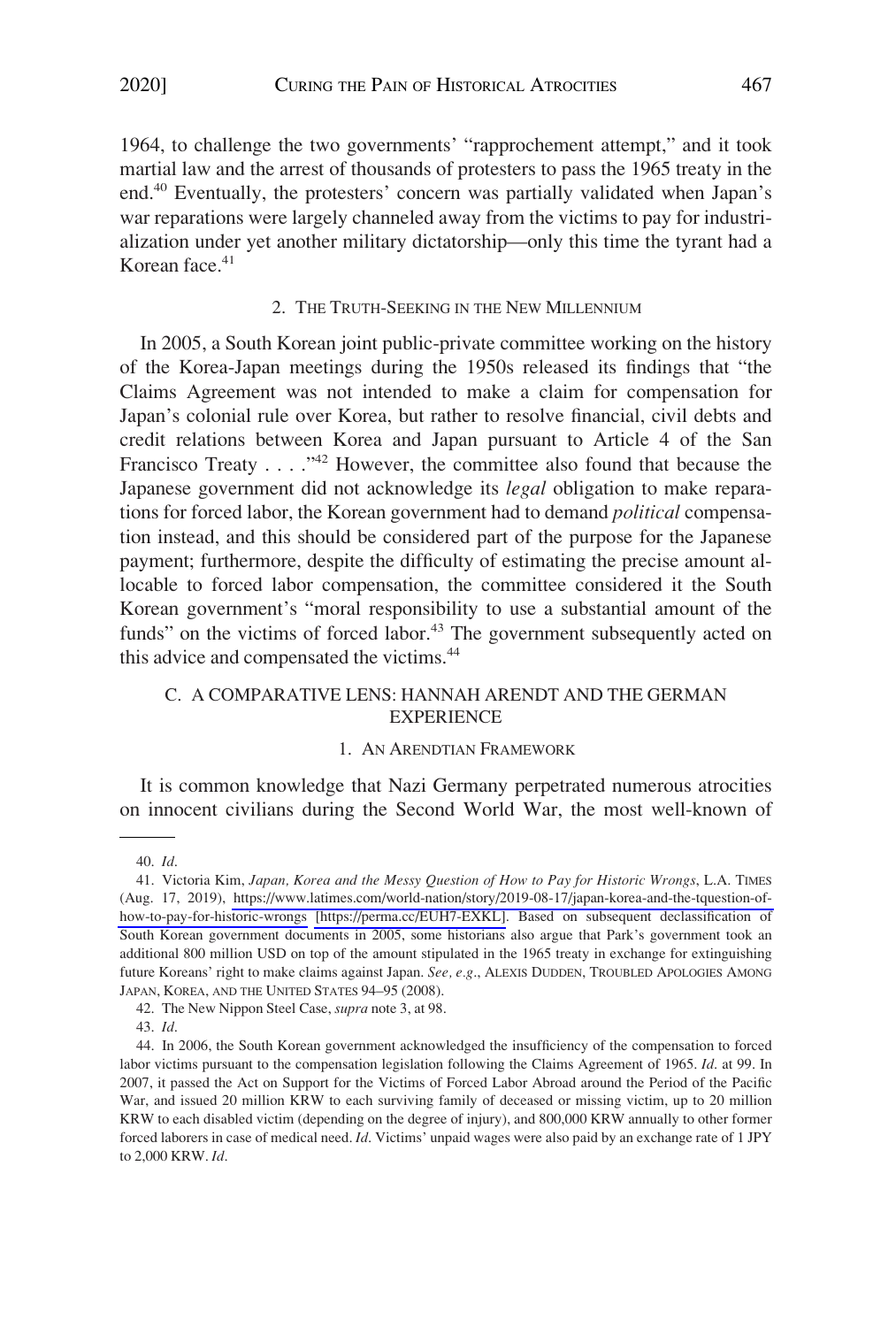which being the Holocaust. The Third Reich's monstrous policy disrupted millions of lives, and the Jewish thinker Hannah Arendt is one such example. Born into a German-Jewish family, Arendt witnessed the growth of the Nazi regime in person, was put into a detention camp in France, and narrowly managed to escape to the United States.<sup>45</sup> However, she also drew on her vivid personal experience as well as a relative abundance of documentary evidence to formulate groundbreaking theories on the essential question haunting the post-Second World War spiritual wasteland: why do people commit evil deeds?<sup>46</sup> In response to that question, Arendt coined and popularized the idea of the "banality of evil," the idea that it is not a dramatic evil intent but a certain inability to think and critically examine one's surrounding that tends to lead to great tragedies.<sup>47</sup> Her ideas opened a new chapter on the concept of evil and the cause of atrocities.<sup>48</sup>

While Arendt's specific theory will be discussed later after presenting the South Korean court's decision, it is worth noting now that the choice of her philosophy as the framework underlying this Note's analysis is a deliberate pull away from the (sometimes burning) urge for conclusive solutions. With the banality of evil, Arendt took a restrained approach, identifying her writing as a matter of observation rather than true theorizing.<sup>49</sup> In other words, Arendt held herself within the role of an observer simply attempting to see what happened although with some truly unusual clarity—and avoided a great leap forward to any grand project to reshape the society and rid the problem once and for all.<sup>50</sup> Taking inspiration from Arendt's cautious approach, this Note aspires to imagine something different than the "pay and settle" model all too prevalent in modern legal remedy.

This intellectual caution, of course, stands somewhat in conflict with the real and often urgent need of the victims of any atrocity for a solution. But a hasty arrival at *some* solution often leads not to adequate closure, but to disappointment—the fact that many Korean plaintiffs are still pursuing their forced labor cases decades after the 1965 agreement is the best testament of the danger. This Note argues that the arc of justice better conceived would appear as a balancing act between the race against time—as, for many old victims of forced labor, this is a literal race

<sup>45.</sup> Maurizio Passerin d'Entreves, *Hannah Arendt*, STAN. ENCYCLOPEDIA OF PHIL. (Fall 2019), https://plato. [stanford.edu/archives/fall2019/entries/arendt/](https://plato.stanford.edu/archives/fall2019/entries/arendt/) [\[https://perma.cc/2E9C-2JQK\];](https://perma.cc/2E9C-2JQK) *About Hannah Arendt*, BARD U., <https://hac.bard.edu/about/hannaharendt/> [\[https://perma.cc/4TDX-HNLE\]](https://perma.cc/4TDX-HNLE) (last visited Apr. 19, 2020).

<sup>46.</sup> *See generally* HANNAH ARENDT, EICHMANN IN JERUSALEM (1964).

<sup>47.</sup> *Id*. at 287.

<sup>48.</sup> Todd Calder, *The Concept of Evil*, STAN. ENCYCLOPEDIA OF PHIL. (Fall 2019), [https://plato.stanford.](https://plato.stanford.edu/entries/concept-evil/) [edu/entries/concept-evil/](https://plato.stanford.edu/entries/concept-evil/) [\[https://perma.cc/NV4A-UNBX\]](https://perma.cc/NV4A-UNBX).

<sup>49.</sup> *See* ARENDT, *supra* note 46, at 287.

<sup>50.</sup> It is interesting to observe that this desire for effective problem solving, while common among many well-meaning minds, also stands perilously close to the Nazi Regime and other famous totalitarian governments' zealous projects of society-building. Consequently, her first-hand knowledge with totalitarianism may have further pushed Arendt toward the restrained approach to her study of the question of evil.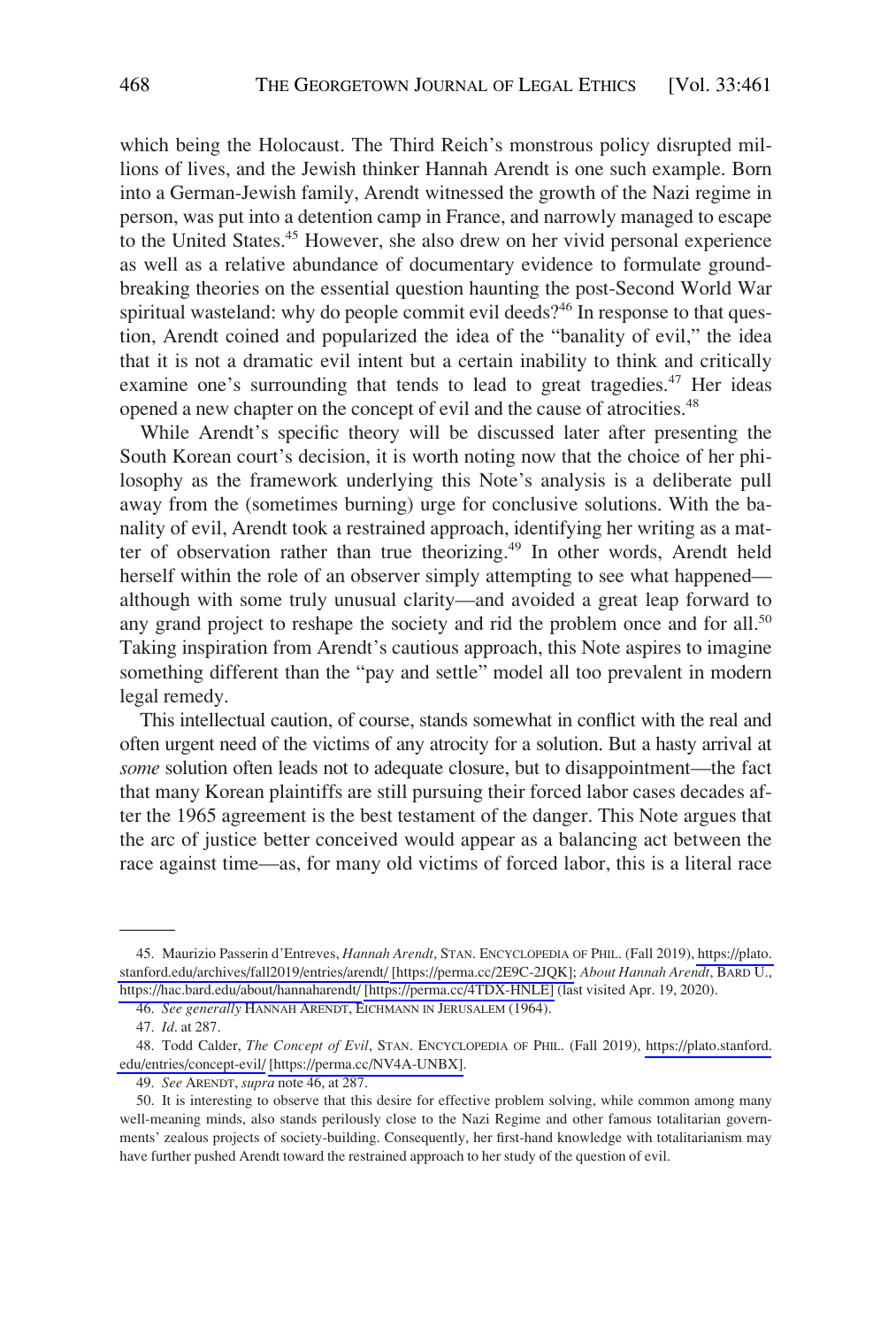near the end of their lives—and the insistence on a solution that is fitting and proper.

#### 2. THE GERMAN EXPERIENCE OF ATONEMENT AND MEMORIALIZATION

To approach the balance in justice mentioned above, it is appropriate to take a look at the German experience during and following Arendt's time, to see how Germany put theory into practice and managed to transform into one of the commonly recognized models of repentance and memorialization.<sup>51</sup> The limited space here necessarily requires much oversimplification of the complex and fascinating history, but for the purpose of this Note, the summary below should suffice.

Following the end of the Second World War, Germany came under the occupation of the Allied Powers, and the Cold War soon became the primary concern on both sides of the Iron Curtain, diverting attention from the memorialization of the recent past.<sup>52</sup> Although the Nuremburg and many subsequent trials examined Nazi war crimes, most of them tended to emphasize the perpetrator's conspiracy to aggression instead of the victims' suffering.<sup>53</sup> In response to this selective emphasis in the proceedings, many in West Germany tended to see the trials as the "victors' justice," and the memory of the Holocaust was largely suppressed.<sup>54</sup>

Critically, the German attitude began to shift as the public was made more aware of the Nazi atrocities, especially following the establishment of the Central Office for the Investigation of National Socialist Crimes in 1958 and a second wave of trials, most notably the 1961 Eichmann trial in Israel and the 1963 Frankfurt Auschwitz trials.<sup>55</sup> These trials prominently displayed the ordeals suffered by the victims of the Holocaust and, in the case of the Auschwitz trials, initiated the correction of Germany's "second guilt": the failure of its justice system to deal with German crimes during the Second World War.<sup>56</sup> Equally important was the fact that the history education in Germany began to cover the Hitler era in 1967, powerfully enhancing the public education on the Holocaust.<sup>57</sup> Lastly, memorialization overseas, such as the U.S. Holocaust Memorial Museum in Washington, D.C., also created an international atmosphere of scrutiny, facilitating Germany's facing up to its past and spurring businesses to make amends for their relations with the Nazi regime.<sup>58</sup>

58. *Id*. at 164–65.

<sup>51.</sup> *See* CONRAD, *supra* note 9, at 252.

<sup>52.</sup> *See* JEREMY BLACK, THE HOLOCAUST 155 (2016).

<sup>53.</sup> *See id*.

<sup>54.</sup> *See id*. at 156. Commenting on this period of German history, the historian Jeremy Black even went so far as to say that "[m]any Germans appeared to have learned nothing about themselves." *Id*.

<sup>55.</sup> *See id*. at 162.

<sup>56.</sup> See ARENDT, *supra* note 46, at 229 (characterizing the spirit of presentation of the witnesses as "[e]veryone, everyone should have his day in court," albeit with a degree of derision); Volker Wagener, *Auschwitz Trial Ensured that Germany Would Never Forget*, DW NEWS (Aug. 18, 2015), [https://www.dw.com/en/](https://www.dw.com/en/auschwitz-trial-ensured-that-germany-would-never-forget/a-18654790)  [auschwitz-trial-ensured-that-germany-would-never-forget/a-18654790](https://www.dw.com/en/auschwitz-trial-ensured-that-germany-would-never-forget/a-18654790) [\[https://perma.cc/Y2TW-MXNR\]](https://perma.cc/Y2TW-MXNR).

<sup>57.</sup> *See* BLACK, *supra* note 52, at 164.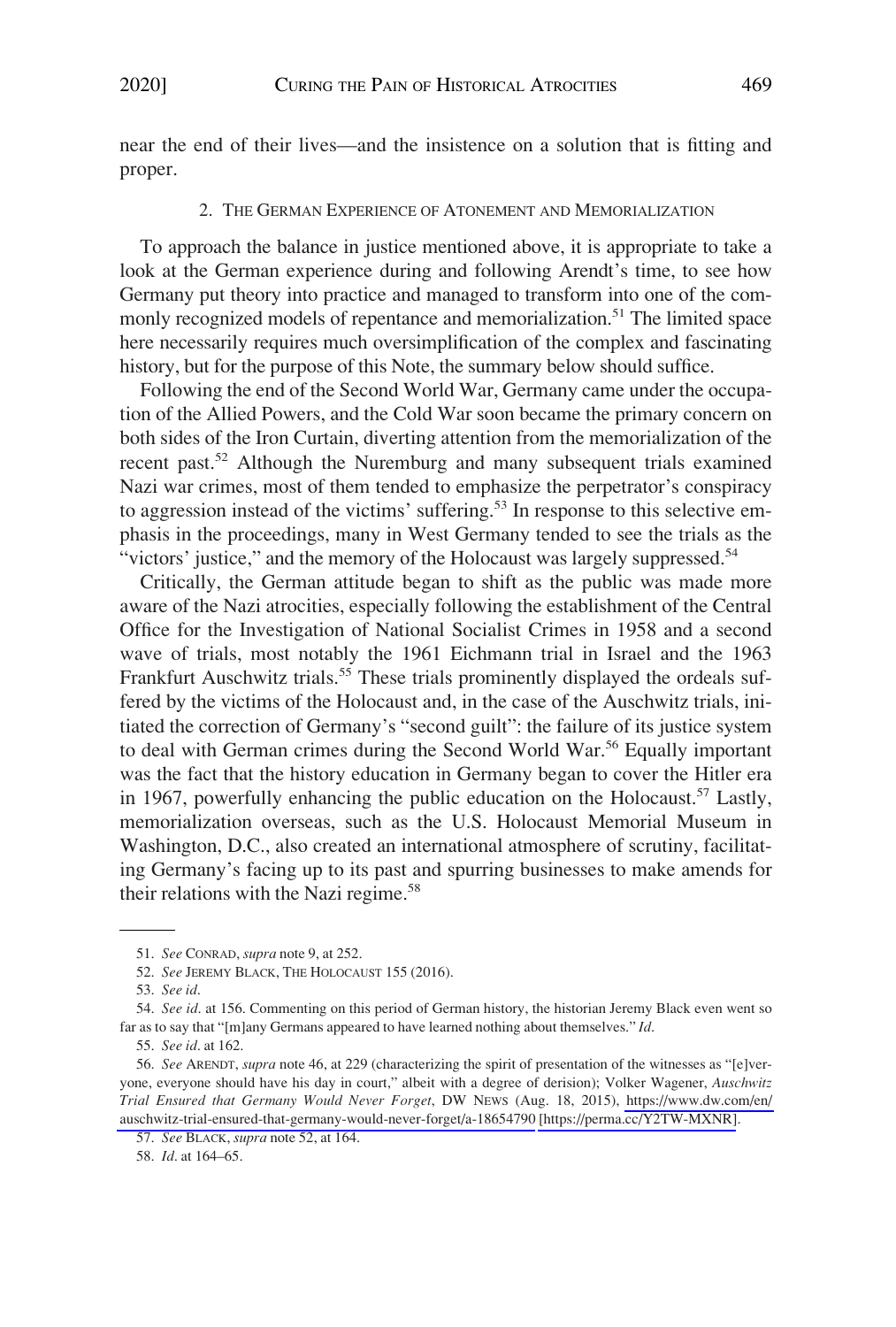Of course, the path toward contrition and memorialization was neither linear nor straightforward. Most notably, a victim narrative, which claims that the majority or a particular group of Germans were not willing participants in the persecution of Jewish and other civilians, but rather deceived by the Nazi party and a small group of conspirators, persisted.59 This type of narrative is not only stubborn but also widespread, as, for instance, seen in Poland, where the tragic history of the Polish nation is still used to negate the equally incontrovertible Polish role in facilitating the Nazi extermination of Jews.<sup>60</sup> One example of such narratives surrounded the German army, once painted as a patriotic force duped by the Nazi party into wrongdoing.61 However, the *Wehrmacht* exhibition, which went on exhibit in Germany and Austria from 1995 displaying evidence and research products on the German army, police, and judiciary's Nazi responsibilities, powerfully refuted the army's narrative and eventually led to the convergence of army and SS history.<sup>62</sup>

Overall, the German experience is marked, among other things, by the continuous building of public knowledge on the Nazi atrocities committed during the Second World War. This is by no means a completed process, but as mentioned in the beginning of this subsection, the nation's achievement in atoning for its past still makes it one of the illustrative cases when it comes to dealing with historical atrocity such as the forced labor issue in the New Nippon Steel Case.

# II. THE LITIGATION IN KOREAN COURTS

# A. THE LITIGATION UP TO 2012

The Korean courts were not the first courts of law to see the confrontation between the plaintiffs and New Nippon Steel. Prior to the litigation in South Korea, two of the plaintiffs filed a suit against the defendant for forced labor in front of a district court in Osaka, Japan, in 1997, but the trial court dismissed the case in 2002, and the Osaka High Court dismissed the appeal in 2003; this was acknowledged and recorded in a subsequent Korean decision.<sup>63</sup> The Japanese

<sup>59.</sup> *See* CONRAD, *supra* note 9, at 96.

*See* Anna Somer Schneider, *The Catholic Church, Radio Maryja, and the Question of Antisemitism in*  60. *Poland*, *in* STUDIES IN ANTISEMITISM: RESURGENT ANTISEMITISM: GLOBAL PERSPECTIVES 236, 245–46 (Alvin H. Rosenfeld ed., 2013). *See also* Anna Somer Schneider, *The Ramifications of Poland's New "Holocaust*  Law", GEO. J. INT'L AFFS. (June 1, 2018), [https://www.georgetownjournalofinternationalaffairs.org/online](https://www.georgetownjournalofinternationalaffairs.org/online-edition/2018/6/1/the-ramifications-of-polands-new-holocaust-law?rq=poland)[edition/2018/6/1/the-ramifications-of-polands-new-holocaust-law?rq=poland](https://www.georgetownjournalofinternationalaffairs.org/online-edition/2018/6/1/the-ramifications-of-polands-new-holocaust-law?rq=poland) [\[https://perma.cc/6P57-F84M\]](https://perma.cc/6P57-F84M).

<sup>61.</sup> BLACK, *supra* note 52, at 161.

<sup>62.</sup> *Id*. at 167–68. The exhibit caused great controversy, and it was not without cost: For example, in 1998, the extreme right went so far as to attack the exhibit building with a bomb in the western German city of Saarbrücken, partially damaging the exhibit. BILL NIVEN, FACING THE NAZI PAST: UNITED GERMANY AND THE LEGACY OF THE THIRD REICH 162 (2003). But while learning from such history and better anticipating violent reactions is surely important, extremist intimidating should not deter efforts to memorialize historical atrocities and educate the broader society.

<sup>63.</sup> Supreme Court [S. Ct.], 2009Da68620, May 24, 2012 (S. Kor.), *translated in* 2 KOREAN J. INTL & COMP. L. 93, 98 (Seokwoo Lee ed., trans., 2014) [hereinafter The 2012 Decision]. Future citations refer to the Lee translation.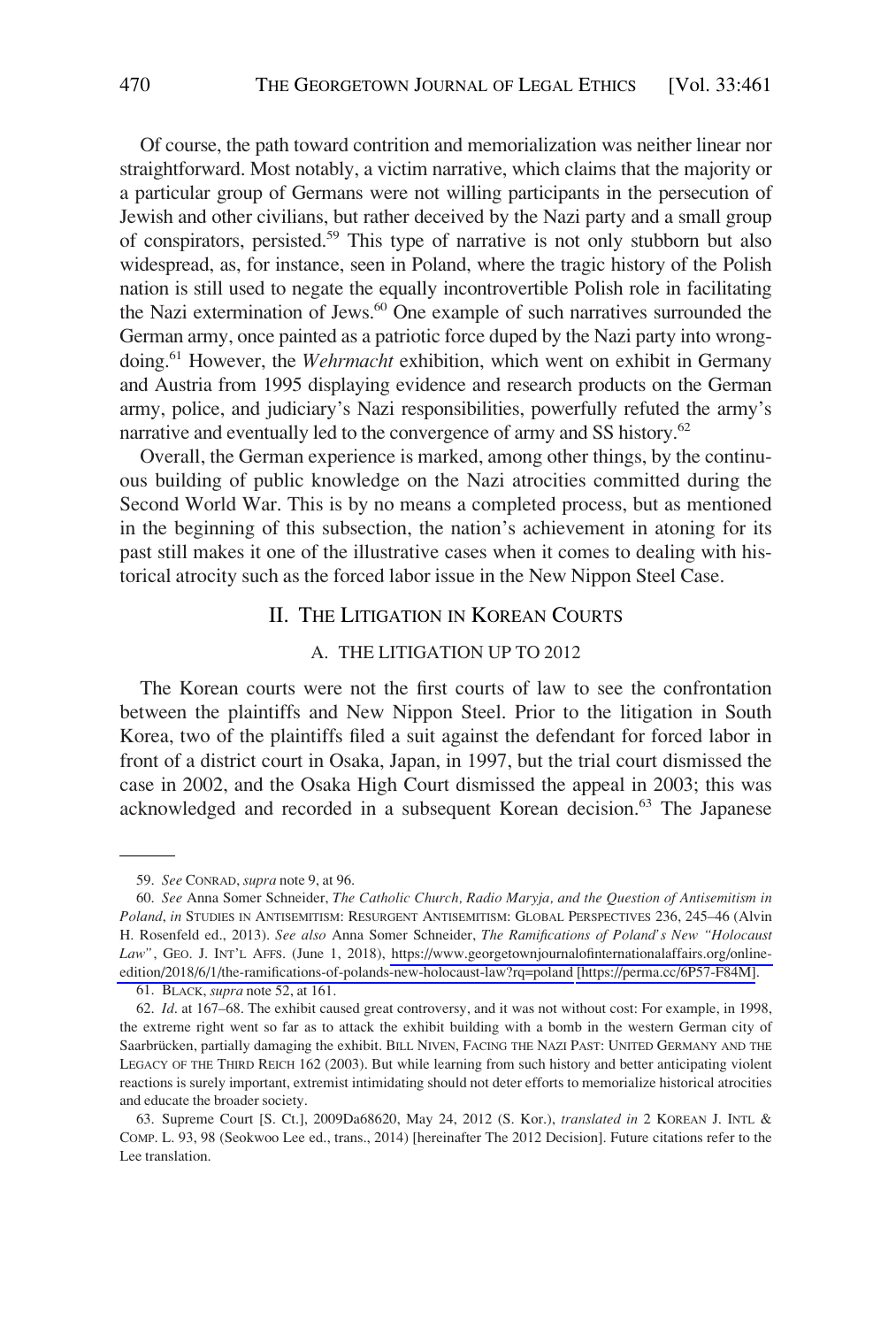courts deemed Old Nippon Steel guilty of unlawfully putting the plaintiffs into forced labor through false advertisement, but held that New Nippon Steel did not succeed Old Nippon Steel's liability, and that the 1965 Claims Agreement extinguished the plaintiffs' claims.64

However, as South Korea's truth commission worked on the forced labor issue in 2005, two more plaintiffs joined the pair to file the same claims in the Seoul Central District Court of Korea.<sup>65</sup> In the first instance, the court dismissed the case primarily on the ground that, as found by the earlier Japanese decision, the defendant was not identical to Old Nippon Steel who put the plaintiffs into forced labor, and the Japanese decision "does not violate good morals and other social order of the Republic of Korea," so as a matter of *res judicata*, the plaintiffs' case could not proceed.<sup>66</sup> Nevertheless, the court did not consider the plaintiffs' case extinguished by the Claims Agreement.<sup>67</sup> The plaintiffs' appeal was dismissed by the Seoul High Court.<sup>68</sup>

But in 2012, the highest court in South Korea quashed the Seoul High Court's decision and remanded the case.<sup>69</sup> Noting the fact that the Japanese decision was premised on the legality of Japan's colonial rule and the validity of its National Mobilization Law and National Conscription Order, the Supreme Court declared it contrary to the spirit of South Korea's Constitution and consequently in violation of "the good morals and other social order" of Korea.70 Thus, the high court deemed it a mistake by the lower court to dismiss the case for *res judicata*. 71 Moreover, the court also confirmed the lower court's decision that the Claims

67. In its opinion, the court of first instance wrote that

According to [Article 2(3) of the Claims Agreement], it would be reasonable to presume that by concluding the Claims Agreement, Korea and Japan agreed not to exercise diplomatic protection towards domestic measures taken by the other state, nor for the property, rights, benefits and claims, but rather leave to the other state what domestic measures it would decide to take.

The Trial Decision, *supra* note 66, at 86.

68. Seoul High Court [Seoul High Ct.], 2008Na49129, Jul. 16, 2009 (S. Kor.), *translated in* 2 KOREAN J. INTL & COMP. L. 89, 92 (Seokwoo Lee ed., trans., 2014) [hereinafter The High Court Decision]. Future citations refer to the Lee translation.

<sup>64.</sup> *Id*. at 100–01.

<sup>65.</sup> *Id. See also supra* note 44 and accompanying text (details on the South Korean government's compensation scheme).

<sup>66.</sup> Seoul Central District Court [Dist. Ct.], 2005Ga-hap16473, April 3, 2008 (S. Kor.), *translated in* 2 KOREAN J. INTL & COMP. L. 68, 83–84 (Seokwoo Lee ed., trans., 2014) [hereinafter The Trial Decision]. Future citations to this case refer to the Lee translation. The phrase "the good morals and other social order of the Republic of Korea" originates from the country's Civil Procedure Act Article 217(3), which identifies the concept as one of the criteria for acknowledging the effect of foreign judgments. *Id*. at 78–79. The trial court also dismissed the claims on other grounds, but they are not the focus of this Note.

<sup>69.</sup> The 2012 Decision, *supra* note 63, at 93.

<sup>70.</sup> *Id*. at 101. The court cited the Constitution's mention of Korea's Independence Movement of March 1, 1919, as evidence that the document forbids the recognition of Japanese colonial control as legal, and specifically called it "an unlawful possession by force." *Id*.

<sup>71.</sup> On this matter, having vacated the Japanese law exterminating the legal personality of Old Nippon Steel and constituting New Nippon Steel, the Supreme Court applied Korean law and found that the two *de facto*  shared the identical nature. *Id*. at 103.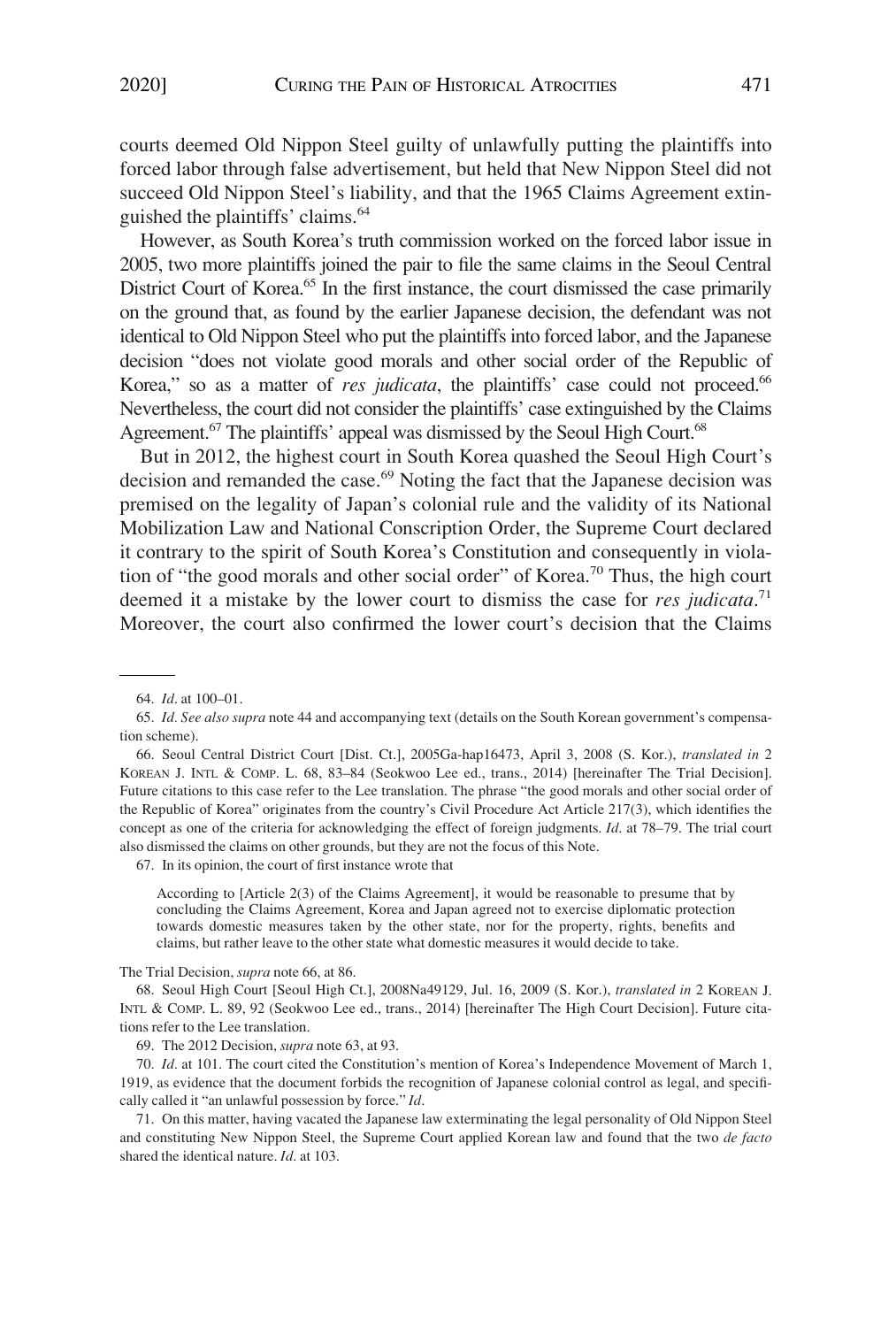Agreement could not bar the plaintiffs' case, explaining that the Claims Agreement only addressed the "financial and civil debt/credit relationship" and did not touch upon the issue of reparation for colonization and associated wrongs, including forced labor.72

#### B. THE 2018 DECISION

After the case was remanded to a lower court and the plaintiffs' claim of forced labor compensation of 100 million KRW per plaintiff granted in 2013, New Nippon Steel again appealed the case to the Supreme Court.<sup>73</sup> In a decision that would cause much controversy between South Korea and Japan, the high court reaffirmed its prior decision that *res judicata* does not apply, that Old Nippon Steel and its later incarnation shared the same legal personality, and that the Claims Agreement does not deal with or extinguish compensation for forced  $labor.<sup>74</sup>$ 

This last claim was somewhat complicated: Overcoming the seemingly broad language of the Claims Agreement such as "settled completely and finally" and "no contention shall be made with respect to the measures on property, rights and interests," the court cited the San Francisco Treaty's emphasis on financial relations, documents during South Korea and Japan's negotiation, and the lack of acknowledgement of the "illegality of Japan's colonial rule" as evidence that the Claims Agreement was not intended to cover or extinguish the plaintiffs' private claims.75

Lastly, the Supreme Court summarily concluded that the lower court had the power to set the amount for forced labor compensation.76 However, as will be explained below, this is a lost opportunity to fashion a remedy that is truly meaningful and adequate for the weight of the issue.

# III. THE ISSUE OF REMEDY: POST-WAR REPARATION, MONETARY COMPENSATION, AND RECONCILIATION

From 1997 to 2018, it was a long and meandering journey for the forced labor victims. However, not all plaintiffs had the chance to witness victory: Of the four plaintiffs, only one survived the long wait to hear the high court's decision at an advanced age of ninety-four.<sup>77</sup> Moreover, symbolic as it may be, the victory did

<sup>72.</sup> *Id*. at 104.

<sup>73.</sup> Seoul High Court [Seoul High Ct.], 2012Na44947, Jul. 10, 2013 (S. Kor.), *translated in* 2 KOREAN J. INTL & COMP. L.109 (Seokwoo Lee ed., trans., 2014) [hereinafter the Decision on Remand]. Future citations refer to the Lee & Lee translation.

<sup>74.</sup> *See generally* the New Nippon Steel Case, *supra* note 3.

<sup>75.</sup> *Id*. at 100–05 (explicating these arguments in Section 2.4 The Third Basis for the Final Appeal).

<sup>76.</sup> *Id*. at 106.

*South Korea Top Court Orders Japan Firm to Compensate for Forced Labor*, KYODO NEWS (Oct. 30, 77. 2018), [https://english.kyodonews.net/news/2018/10/80a637adde3f-update1-s-korea-top-court-orders-japan](https://english.kyodonews.net/news/2018/10/80a637adde3f-update1-s-korea-top-court-orders-japan-firm-to-compensate-for-forced-labor.html?phrase%E2%80%A6)[firm-to-compensate-for-forced-labor.html?phrase%E2%80%A6](https://english.kyodonews.net/news/2018/10/80a637adde3f-update1-s-korea-top-court-orders-japan-firm-to-compensate-for-forced-labor.html?phrase%E2%80%A6) [\[https://perma.cc/RDR7-M9ZR\]](https://perma.cc/RDR7-M9ZR) (reporting Lee Chun Sik, the sole surviving plaintiff, telling reporters that "I feel so heartbroken to be the only one to see the final ruling.").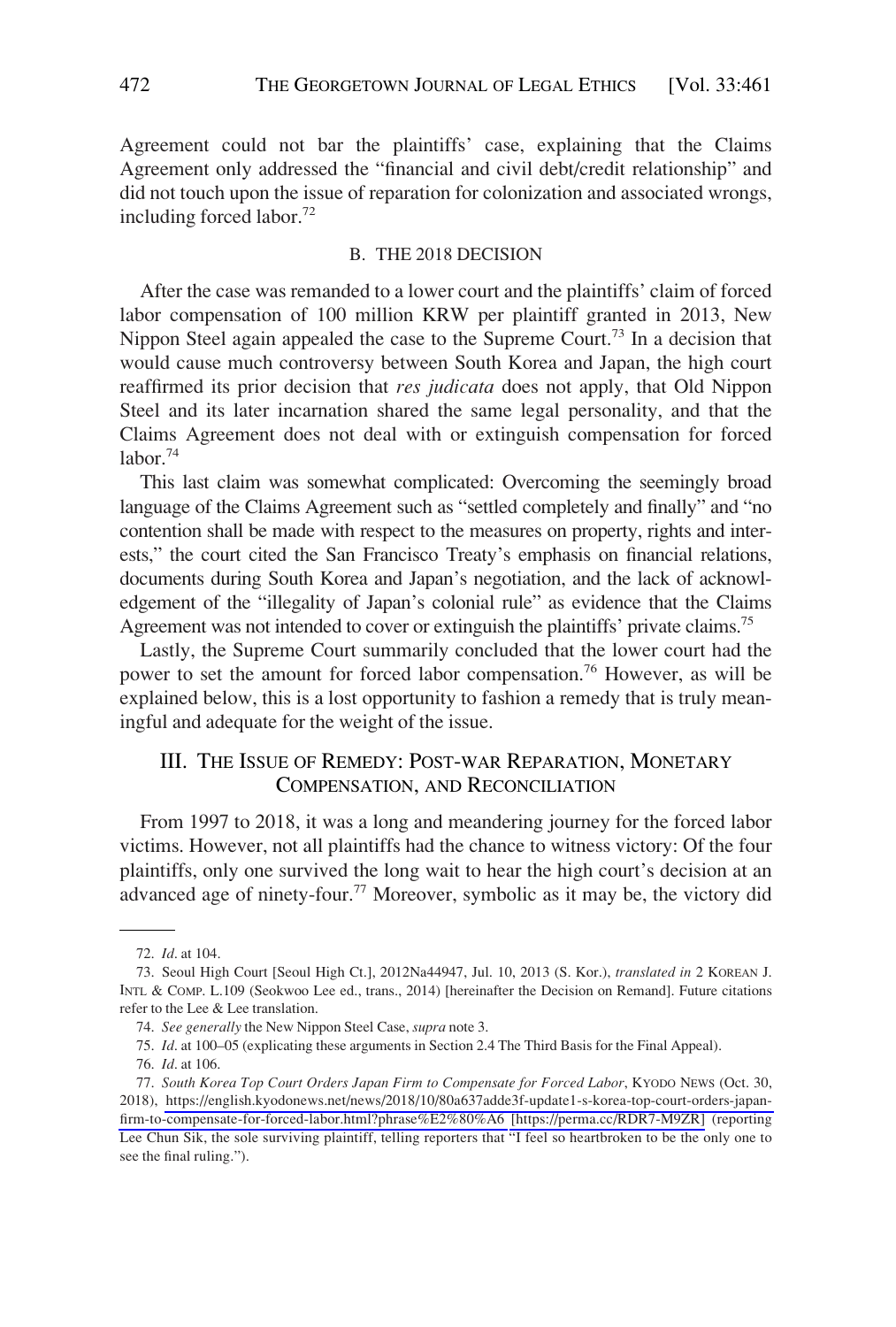not mark the final chapter of the saga, since it remains a struggle for the plaintiffs or their estates to collect the compensation.<sup>78</sup> As the plaintiff and other potential plaintiffs' time slips away, one may reasonably question whether the monetary compensation is an adequate form of remedy in this case, and whether there is a better approach to give the former forced laborers' struggle a proper conclusion.

# A. MONETARY COMPENSATION HAS LIMITED UTILITY IN FORCED LABOR **CASES**

In both practical and symbolic terms, solely relying on monetary compensation is inadequate for the remedial needs in forced labor cases.

#### 1. THE PRACTICAL CALCULATIONS

As the plaintiffs—and other similar victims of forced labor—pass away or arrive at extreme old age, the utility of monetary compensation becomes a valid issue for a number of reasons. First of all, following the investigations by a series of truth commissions, the South Korean government has at least partially accounted for many historical wrongs, including its failure to issue compensation to forced labor victims following the receipt of the Japanese financial assistance subject to the 1965 treaty.<sup>79</sup> In doing so, the forced labor victims already received a decent amount of monetary compensation, and for those with medical needs potentially the most important cause of financial difficulties for the victims—the South Korean government's compensation scheme also has corresponding provisions.<sup>80</sup>

The Supreme Court makes it quite clear that it sees the prior government payment as compensation for lost wages as a financial settlement, while the defendant in the New Nippon Steel Case is to pay for the damage caused by its use of forced labor.<sup>81</sup> But as the plaintiff's post-decision struggle demonstrates, court decisions do not make compensations immediately materialize. Although the plaintiffs have managed to seize the defendants' stocks or intellectual property in South Korea, $82$  it may not be any time soon that these properties will actually be liquidated and transformed into concrete compensation for the plaintiffs, as court procedures become further entangled with diplomatic resistance.<sup>83</sup>

*S. Korea Wartime Labor Plaintiffs Press for Compensation from Japan*, KYODO NEWS (June 21, 2019), 78. [https://english.kyodonews.net/news/2019/06/4dfba452c912-s-korea-wartime-labor-plaintiffs-press-for-compensation](https://english.kyodonews.net/news/2019/06/4dfba452c912-s-korea-wartime-labor-plaintiffs-press-for-compensation-from-japan.html?phrase=Nippon)[from-japan.html?phrase=Nippon](https://english.kyodonews.net/news/2019/06/4dfba452c912-s-korea-wartime-labor-plaintiffs-press-for-compensation-from-japan.html?phrase=Nippon) [\[https://perma.cc/UCF2-5WPC\]](https://perma.cc/UCF2-5WPC) [hereinafter *Plaintiffs Press for Compensation*].

<sup>79.</sup> *See supra* note 44 and accompanying text (detailing the South Korean government's compensation scheme).

<sup>80.</sup> *Id*.

<sup>81.</sup> The New Nippon Steel Case, *supra* note 3, at 101.

*Court Approves Seizure of Japanese Steelmaker's Assets Over Forced Labor Ruling*, YONHAP (Jan. 8, 82. 2019),<https://en.yna.co.kr/view/AEN20190108012051315?section=print>[\[https://perma.cc/J2LM-7DSW\]](https://perma.cc/J2LM-7DSW).

<sup>83.</sup>  The plaintiffs requested that a local court liquidate nearly 200,000 shares belonging to Nippon Steel, and the court in turn wrote a letter to the defendant demanding a reply within sixty days, but the letter was delivered through the Supreme Court to the Japanese Foreign Ministry, who apparently never forwarded it to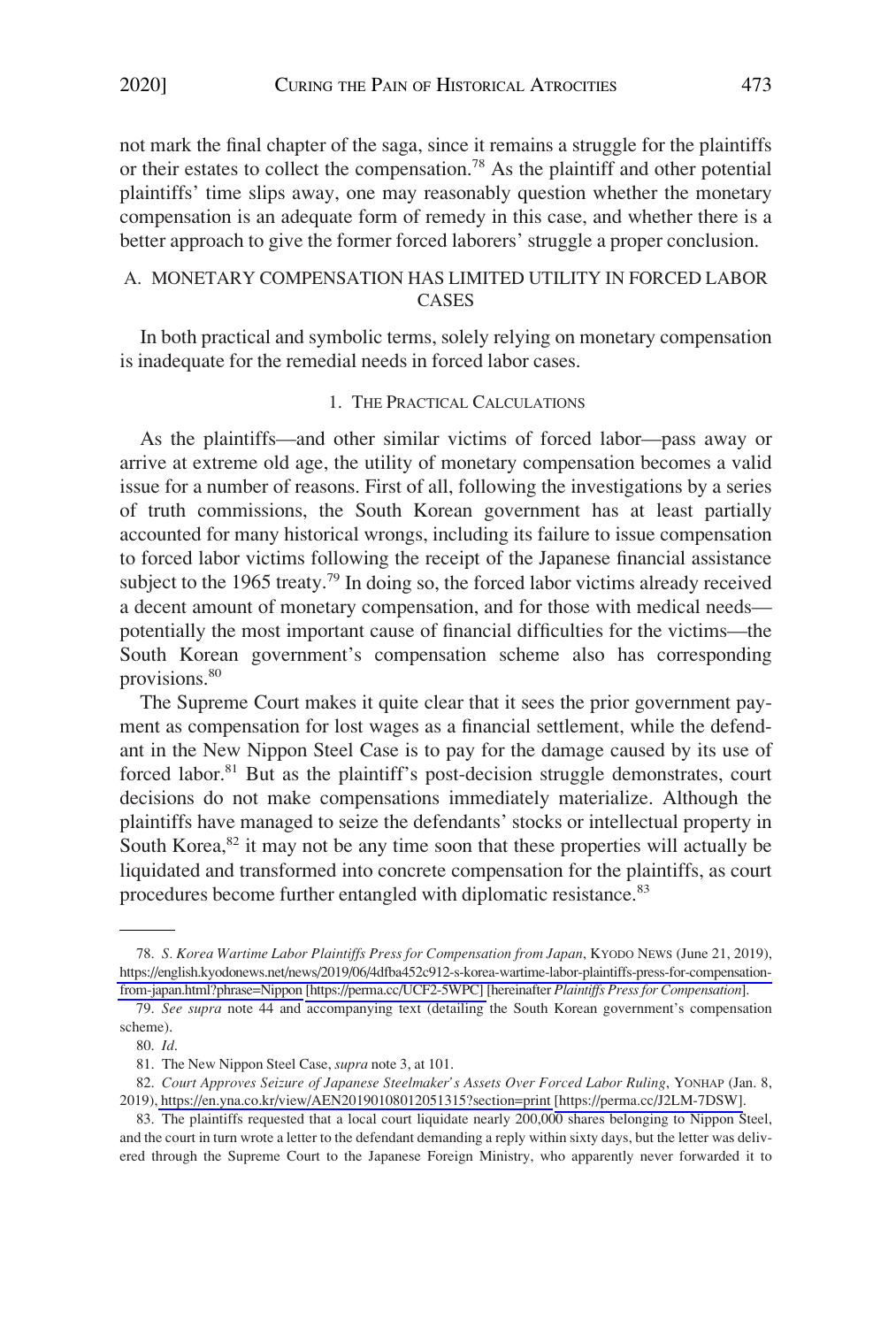It should be acknowledged that, even when the victims have passed away, there is still a fair argument that Japanese colonial rule, by exploiting the victims' labor and damaging their health, has put a burden on their families, so it is reasonable for the compensation to flow to the families of the deceased—potentially to their children, as the delay will surely take many years into the future. But again, this burden is partially alleviated by the Korean government's truth-finding and compensation schemes. Even for the victims' younger children, the promise of compensation remains elusive in the midst of a raging trade war between the countries.

At the same time, remedy is naturally a central concern for the defendants as well. Already, there are Japanese experts cautioning that the Korean court's logic may lead to the conclusion that "every person under [the Japanese colonial] rule without exception ... has the right to seek compensation."<sup>84</sup> Indeed, following the Supreme Court decision, hundreds more plaintiffs have organized to launch new lawsuits against Japanese corporations that employed forced labor during the Second World War.<sup>85</sup> The fear of the inestimable monetary compensation is arguably one critical motivation for the Japanese corporations to harden their stance and sink great resources into fighting these cases, which only makes the plaintiffs' legal battles more onerous and compensation collection more difficult.86

#### 2. IN SEARCH OF AN APOLOGY

This case is not just about getting the right amount of money, but instead, the plaintiffs have a greater point to make about justice. As an eighty-eight-year-old former forced laborer said, "I did not ask to be brought to Japan. Maybe [Japanese] Prime Minister Abe will come to his senses. *I want to hear him say 'I'm sorry.'*"87 This fact is also made abundantly clear by the Supreme Court:

First and foremost, we have to make it clear that the plaintiffs' claim . . . refers to a claim by the victims of forced labor for compensation . . . which is premised on the inhumane and wrongful act of the Japanese corporation directly related to Japan's unlawful colonial rule over the Korean Peninsula and its war

Nippon Steel. Kim Min-Sang & Lee Su-Jeong, *Court Chips Away at Local Nippon Steel Assets*, JOONGANG (July 17, 2019),<http://koreajoongangdaily.joins.com/news/article/article.aspx?aid=3065592> [\[https://perma.cc/](https://perma.cc/2B8Y-E32D)  [2B8Y-E32D\].](https://perma.cc/2B8Y-E32D)

<sup>84.</sup>  Kan Kimura, Opinion, *A Profound Development in Tokyo-Seoul Relations*, JAPAN TIMES (Feb. 10, 2019), [https://www.japantimes.co.jp/opinion/2019/02/10/commentary/japan-commentary/profound-development](https://www.japantimes.co.jp/opinion/2019/02/10/commentary/japan-commentary/profound-development-tokyo-seoul-relations/#.XXr6CGlKgWU)[tokyo-seoul-relations/#.XXr6CGlKgWU](https://www.japantimes.co.jp/opinion/2019/02/10/commentary/japan-commentary/profound-development-tokyo-seoul-relations/#.XXr6CGlKgWU) [\[https://perma.cc/4PBL-V2LJ\].](https://perma.cc/4PBL-V2LJ)

*Hundreds of Korean Forced Labor Victims to Sue Japanese Firms for Damages*, YONHAP (Apr. 26, 85. 2019),<https://en.yna.co.kr/view/AEN20190426008100315?section=print>[\[https://perma.cc/Z433-Y2ZS\].](https://perma.cc/Z433-Y2ZS)

<sup>86.</sup> *See Plaintiffs Press for Compensation*, *supra* note 78.

<sup>87.</sup> Thomas Maresca, *Korean Wartime Forced Laborers Still Seeking Apology, Reparations from Japan*, UPI (Aug. 14, 2019), [https://www.upi.com/Top\\_News/World-News/2019/08/14/Korean-wartime-forced](https://www.upi.com/Top_News/World-News/2019/08/14/Korean-wartime-forced-laborers-still-seeking-apology-reparations-from-Japan/8231565778812/)[laborers-still-seeking-apology-reparations-from-Japan/8231565778812/](https://www.upi.com/Top_News/World-News/2019/08/14/Korean-wartime-forced-laborers-still-seeking-apology-reparations-from-Japan/8231565778812/) [\[https://perma.cc/Z23Q-KA2H\]](https://perma.cc/Z23Q-KA2H) (emphasis added).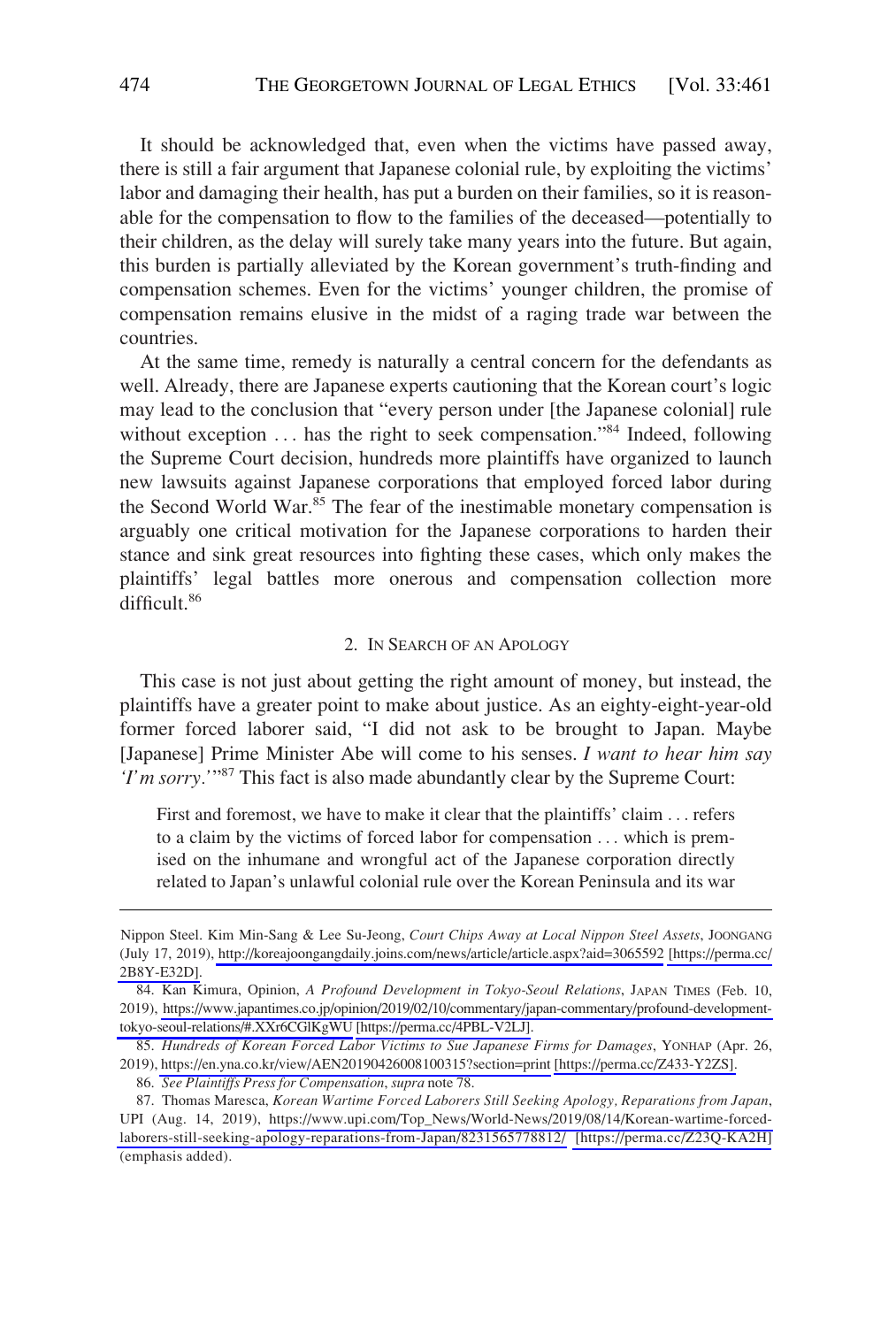In distinguishing the New Nippon Steel Case from a mere claim for unpaid wages, the Court highlights the moral force underlying the plaintiffs' claims: compensation is the means, but the end is a formal recognition of the wrongful nature of the Japanese corporation's action during the Second World War.

The Court's examination of the 1965 treaty further confirms the higher purpose of the case: the fact that the Japanese government never acknowledged the illegality of its colonial rule during the negotiation was key.89 If the 1965 treaty ever represented any hope of concluding a long and treacherous episode of the Japanese-Korean relationship, it failed to do so because the parties, especially the Japanese government, thoroughly failed to confront the past.<sup>90</sup> Thus, it would be quite important to understand the forced labor cases as fully distinguished from the treaty negotiations before 1965. Unlike the treaty negotiation where "financial assistance" successfully obscured the gravity of the forced labor and an array of other issues, the decisions against New Nippon Steel is about acknowledging the wrong and obtaining apology.

As obvious as it seems, this distinction is in fact easily overlooked by some. For example, in the midst of the trade war, South Korean National Assembly Speaker Moon Hee Sang proposed a plan where Japanese and South Korean companies could voluntarily donate for the compensation of forced laborers and other victims of Japanese colonial rule.<sup>91</sup> But this plan will operate "under the name of economic cooperation, not as compensation for wartime labor."<sup>92</sup> Unsurprisingly, the plaintiffs promptly protested this plan, claiming they were never consulted on the issue. $93$  After all, it is the apology that lies at the heart of the victims.

But many on the defendant's side may be quick to dismiss this argument, since, by a 2012 estimate, the Japanese government has issued at least twenty statements of "regret" and "heartfelt apology" for the past, but that did not seem to convince many victims of Japanese aggression of the former empire's sincerity.<sup>94</sup>

<sup>88.</sup> The New Nippon Steel Case, *supra* note 3, at 101.

<sup>89.</sup> The Court notes in the New Nippon Steel Case, "[d]uring the course of negotiations over the Claims Agreement, the Japanese government fundamentally denied legal compensation for the harm caused by forced labor while also failing to acknowledge the illegality of its colonial rule." *Id*. at 104.

<sup>90.</sup> *Id*. ("The two governments of Korea and Japan, consequently did not reach a consensus on the nature of Japan's control over the Korean Peninsula.").

<sup>91.</sup> Ryotaro Nakamaru, *S. Korea's Parliament Head Proposes Donations for Wartime Victims*, KYODO NEWS (Nov. 5, 2019), [https://english.kyodonews.net/news/2019/11/a70e34ef06a4-s-koreas-parliament-head](https://english.kyodonews.net/news/2019/11/a70e34ef06a4-s-koreas-parliament-head-proposes-donations-for-wartime-victims.html?phrase=korea)[proposes-donations-for-wartime-victims.html?phrase=korea](https://english.kyodonews.net/news/2019/11/a70e34ef06a4-s-koreas-parliament-head-proposes-donations-for-wartime-victims.html?phrase=korea) [\[https://perma.cc/V746-DL8L\].](https://perma.cc/V746-DL8L)

*Japan, South Korea Weigh Creation of Fund Amid Spat over Wartime Labor*, KYODO NEWS (Oct. 29, 92. 2019), [https://english.kyodonews.net/news/2019/10/a7f7cea07c05-update2-japan-s-korea-weigh-creation-of](https://english.kyodonews.net/news/2019/10/a7f7cea07c05-update2-japan-s-korea-weigh-creation-of-fund-amid-spat-over-wartime-labor.html?phrase%E2%80%A6)[fund-amid-spat-over-wartime-labor.html?phrase%E2%80%A6](https://english.kyodonews.net/news/2019/10/a7f7cea07c05-update2-japan-s-korea-weigh-creation-of-fund-amid-spat-over-wartime-labor.html?phrase%E2%80%A6) [\[https://perma.cc/A5FD-ZYRM\]](https://perma.cc/A5FD-ZYRM).

<sup>93.</sup> Lawyers for Wartime Labor Plaintiffs Oppose New Compensation Plan, KYODO NEWS (Nov. 6, 2019), [https://english.kyodonews.net/news/2019/11/dbdbe624bae2-lawyers-for-wartime-labor-plaintiffs-oppose-new](https://english.kyodonews.net/news/2019/11/dbdbe624bae2-lawyers-for-wartime-labor-plaintiffs-oppose-new-compensation-plan.html?phrase=korea)[compensation-plan.html?phrase=korea](https://english.kyodonews.net/news/2019/11/dbdbe624bae2-lawyers-for-wartime-labor-plaintiffs-oppose-new-compensation-plan.html?phrase=korea) [\[https://perma.cc/HU4Y-HUW3\].](https://perma.cc/HU4Y-HUW3)

<sup>94.</sup> Dudden, *supra* note 9, at 314.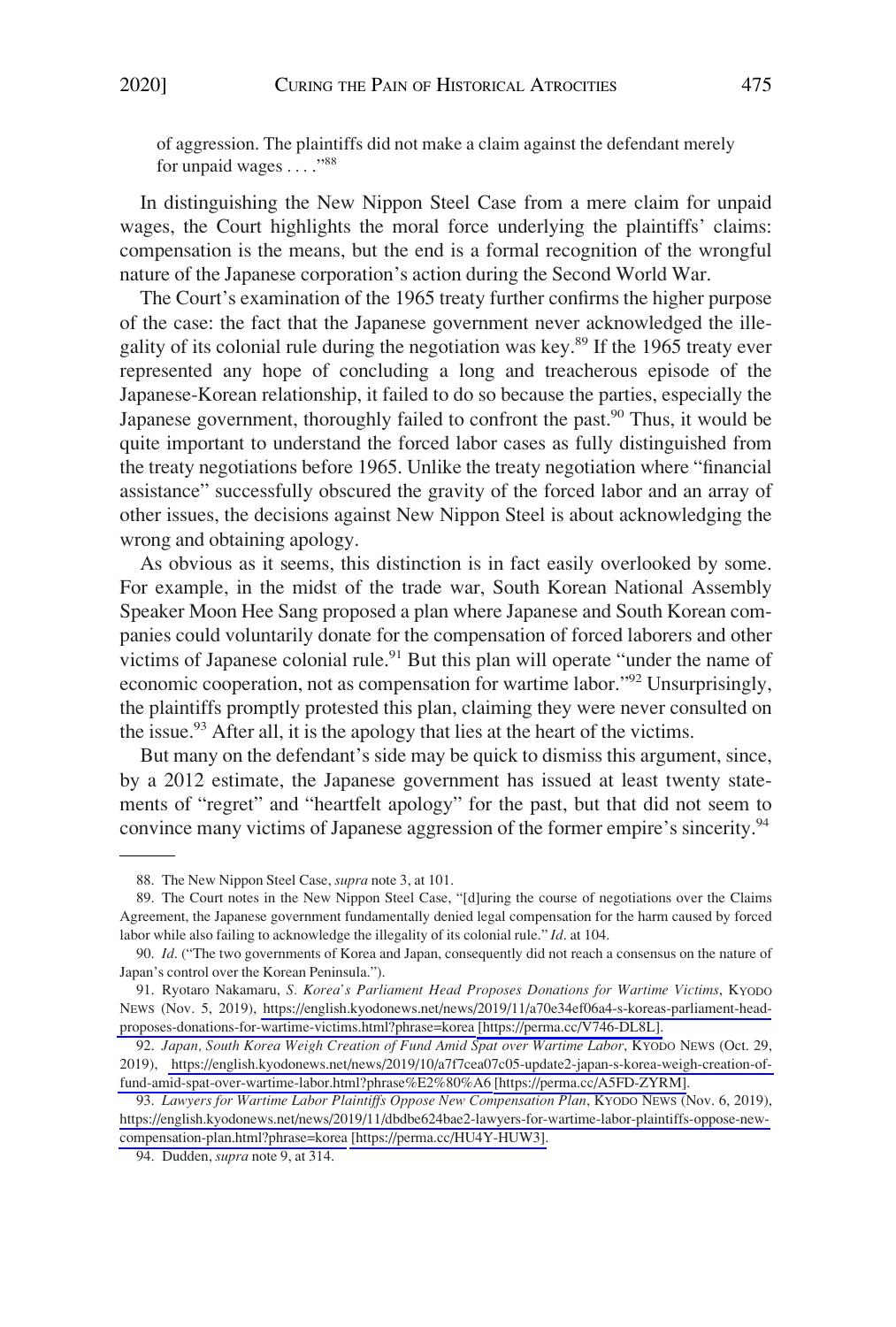The victims may be justified in their suspicion, since in all these apologies, the Japanese government has developed a model to soften the blow of its damning history during the Second World War. Much like the German self-conception as innocent victims deceived by a treacherous Nazi Party, the Japanese apology also carried a "double valence"—often apologizing to victims but bringing in apologies to the perpetrators as well.<sup>95</sup> The best example of this is the "Imperial Edict on Apology" of 2003 by Emperor Hirohito, whose heartfelt apology was long sought after by many victims. As it turned out, of all the potential subjects, that apology announced deep regret to the emperor's non-colonial subjects, i.e., Japanese, "who lost their property abroad."96

## B. INDUCING THE PERPETRATOR'S ENGAGEMENT WITH HISTORY IS THE BETTER WAY FORWARD

If settling historical conflicts, not only in a financial sense but also in a moral sense, is the ultimate goal of adjudicating historical wrongs, then the adequate approach to remedy should not consist of monetary compensation alone. In a visceral sense, the victims' injuries lie in the existence of "parallel universes" where despite the victims' personal, concrete experience of pain and suffering, the very existence of their memory as such is denied by the perpetrators and their descendants.<sup>97</sup> However difficult it may be to bring the victims' and perpetrator's versions of history close to each other, a court presiding over a historical case at least needs to heed the weight of history in its search for a proper form of remedy. On this point, Hannah Arendt's reflection on the Holocaust is highly poignant.

Having narrowly escaped the Holocaust, Arendt insisted on *comprehending*  it—not meekly sweeping the unhappy memory under the rug, nor hastily drawing some conclusions from a glance over the facts, but boldly facing what happened, "examining and bearing consciously the burden which our century has placed on us."<sup>98</sup> But how can a court concretely facilitate this comprehension of history via the choice of remedy?

#### 1. ARENDT ON THE BANALITY OF EVIL AND ON THINKING

While people commonly associate atrocities with an evil desire to be bad and do terrible deeds, Arendt observed the Israeli trial of Adolf Eichmann, an upper mid-level Nazi officer who organized the transportation of Jews to the concentration camps, and came to a different conclusion—famously, she posited the banality of evil.<sup>99</sup>

<sup>95.</sup> *Id*. at 323.

<sup>96.</sup> *Id*. at 324.

<sup>97.</sup> The continued practice of worshipping class AAA war criminals by some of the Japanese officials is one such example. *See Cabinet Minister Visits Yasukuni Shrine for First Time in 2 Years*, ASAHI SHIMBUN (Oct. 17, 2019), <http://www.asahi.com/ajw/articles/AJ201910170029.html>[\[https://perma.cc/PT8B-MYTE\].](https://perma.cc/PT8B-MYTE) *See also*  CONRAD, *supra* note 9, at 245 (discussing "entangled memories").

<sup>98.</sup> HANNAH ARENDT, THE ORIGINS OF TOTALITARIANISM viii (1951).

<sup>99.</sup> *See* ARENDT, *supra* note 46, at 287.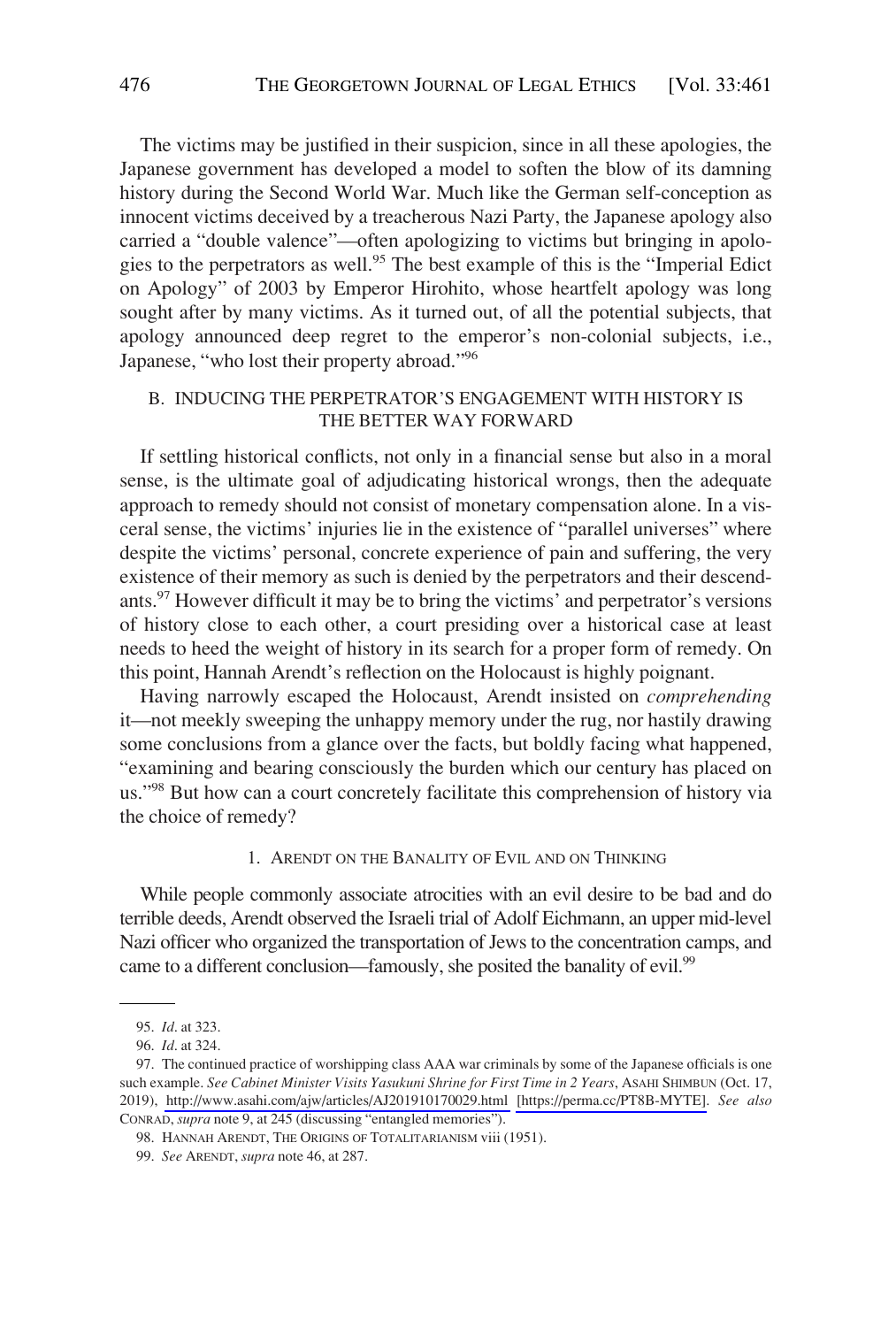By banality, Arendt meant the absence of a dramatic evil intent—in its place, she found Eichmann's inability to think critically and speak independently beyond his role as a Nazi officer operating under a Nazi ideology.<sup>100</sup> Quite unlike a supposedly demonic anti-Semite who joined the Nazi Party with a great deal of fervor and sent countless Jewish people to their deaths with deviant enthusiasm, Eichmann was like "a leaf in the whirlwind of time," and he had little sense of purpose until the Nazi Party coincidentally discovered his talent for a certain level of organization—in this case, the organization of the mass transportation of Nazi victims.<sup>101</sup> Throughout his career in the Nazi Party, Eichmann focused his attention on associating with influential local leaders in various territories under German occupation, and set his ambition on climbing the hierarchical ladder of the labyrinthine Nazi bureaucracy.<sup>102</sup> Sitting as a defendant at his trial and recounting his encounters with a number of Jewish acquaintances, Eichmann thoroughly failed to comprehend the heavy suffering endured by the Jewish people as they experienced it. Even as he recalled meeting one Jewish friend, a certain Mr. Storfer, at a concentration camp and hearing his desperate plea for help, Eichmann managed to pat himself on the back for helping assign the man to an easier chore in the camp.<sup>103</sup>

It should not be surprising that, on a practical level, the banality of evil would lead to one's complete lack of ability to judge, even regarding some of the most consequential choices such as innocent victims' lives and wellbeing. Eichmann did not manage to independently arrive at his judgments, but instead repeated the Nazi Party's indoctrination through speech and action.<sup>104</sup> On this point, Arendt raised a contrasting figure, Anton Schmid. As an officer of the Nazi armed forces, Schmid extended helping hands to many Jewish people, saving hundreds before his eventual execution.<sup>105</sup> In a time when law and politics all pointed toward the exterminations of a race, Schmid, alone among many Germans, defied the world he knew and exercised his independent judgment to see that the opposite action saving instead of killing—was the correct path.<sup>106</sup>

Returning to the context of the forced labor cases, the Eichmann-Schmid contrast raises two questions. First, looking back at the atrocities, how can a court make the perpetrator acknowledge and truly comprehend the crimes in an Arendtian sense? Second, looking forward, how can a court prepare more people to judge independently, and manage the courage to be like Schmid even in a world of completely disoriented moral compasses?

105. *Id*. at 230.

<sup>100.</sup> *Id*. at 49.

<sup>101.</sup> *Id*. at 32–33.

<sup>102.</sup> *Id*. at 287.

<sup>103.</sup> *Id*. at 51.

<sup>104.</sup> *Id.* at 131 ("[H]e spoke in cliches that had nothing to do with the reality of the situation . . . .").

<sup>106.</sup> *Id*. at 231.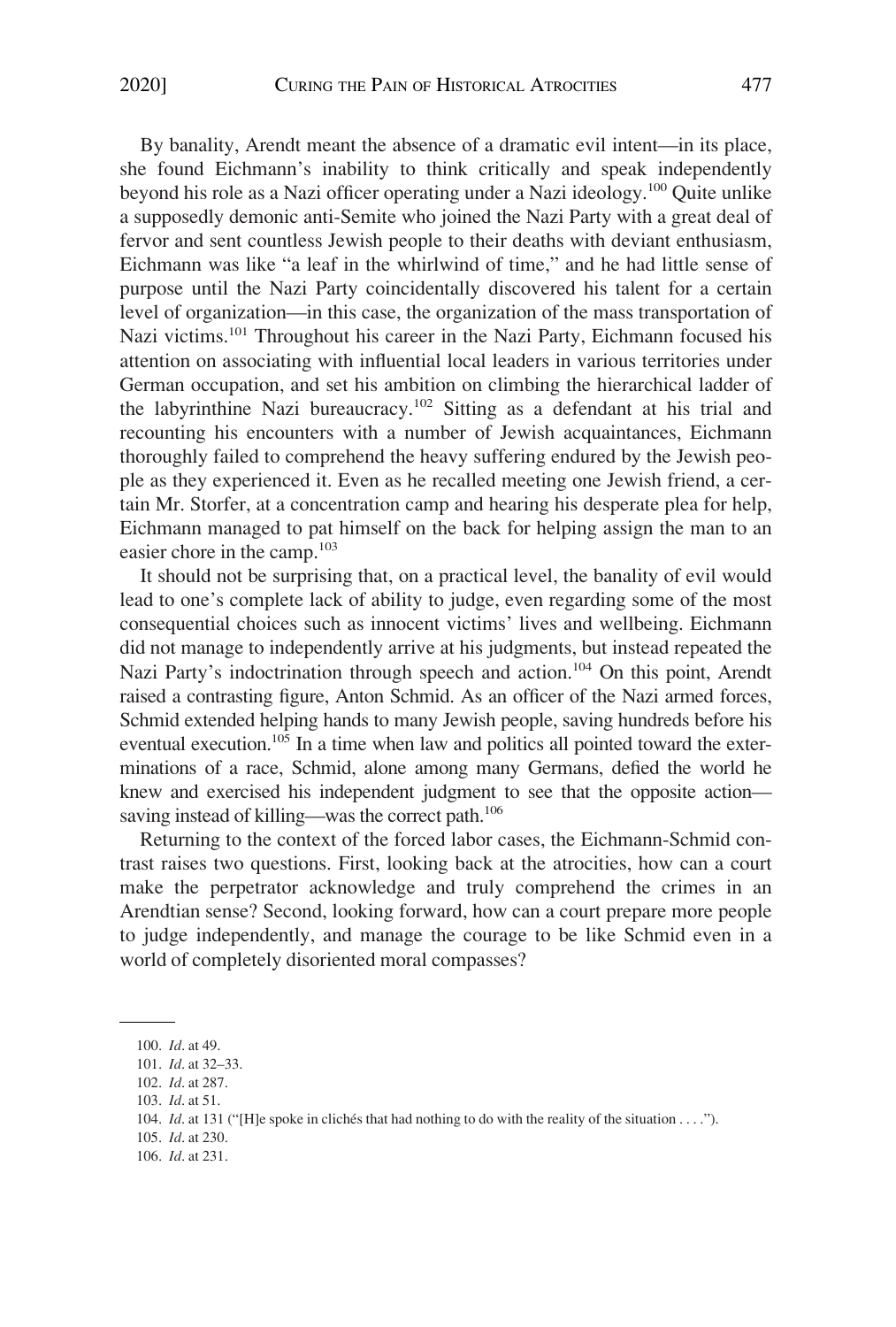Arendt's response to both questions is "thinking," here understood not as following a set of pre-established categories to solve problems, but as opening oneself up to the actual events and allowing other people's perspectives into one's mind.107 The ultimate test is quite simple: If I make this decision, would I be able to live with myself afterwards?<sup>108</sup>

When conducted this way, thinking is a form of suspension from the everyday rush for action, even a momentary paralysis.<sup>109</sup> However, the stop in time gives a person the crucial opportunity to reflect and appreciate the consequences underlying the decision to be made following that suspended moment—in other words, the person may finally engage in the type of thinking discussed above. Only by having such an appreciation could a person break through the impenetrable cocoon of a thoughtless perpetrator's complacency; only by attaining such an understanding could a person stand against the wildest "whirlwind."110

More than monetary compensation, a court adjudicating a historical wrong should actively foster the perpetrators' thinking by encouraging them to understand the victims' experience in history. After all, being understood on their own terms and receiving an apology accordingly is the forced laborer's ultimate  $desire.<sup>111</sup>$ 

#### 2. ON THE VIABILITY OF APOLOGY AS A FORM OF REMEDY

Despite a victim's understandable desire for an apology, apology as a form of remedy is not common among the jurisdictions in the world.<sup>112</sup> Some scholars have also questioned the viability of this particular form of remedy.<sup>113</sup> There are a few recognized points on which court-ordered apologies have been challenged.

Firstly, courts may understandably feel hesitant to employ an unorthodox form of remedy in defiance of long judicial traditions. This tendency appears to be more prevalent in the common law tradition than in civil law countries, where remedies involving apologies are sometimes statutorily provided.<sup>114</sup> Notably, apology has an established place in the Japanese justice system and has received scholarly recognition for its effectiveness in reducing rates of unlawful behaviors there, so the defendant in the New Nippon Steel Case would at least be culturally

<sup>107.</sup> HANNAH ARENDT, RESPONSIBILITY AND JUDGMENT 37 (2003).

<sup>108.</sup> *Id*. at 97.

<sup>109.</sup> *Id*. at 121.

<sup>110.</sup> *See* ARENDT, *supra* note 46, at 32–33.

<sup>111.</sup> *See* Maresca, *supra* note 87.

<sup>112.</sup> *See, e.g*., Robyn Carroll, *Apologies as a Legal Remedy*, 35 SYDNEY L. REV. 317, 317 (2013) (showing common law courts' reluctance to exercise the power to order apologies despite having the ability to do so via equity); Andrea Zwart-Hink et al., *Compelled Apologies as a Legal Remedy: Some Thoughts from a Civil Law Jurisdiction*, 38 UNIV. W. AUSTL. L. REV. 100, 100 (2014).

<sup>113.</sup> *See, e.g*., Nick Smith, *Against Court-Ordered Apologies*, 16 NEW CRIM. L. REV. 1, 1 (2013).

<sup>114.</sup> Zwart-Hink et al., *supra* note 112, at 100.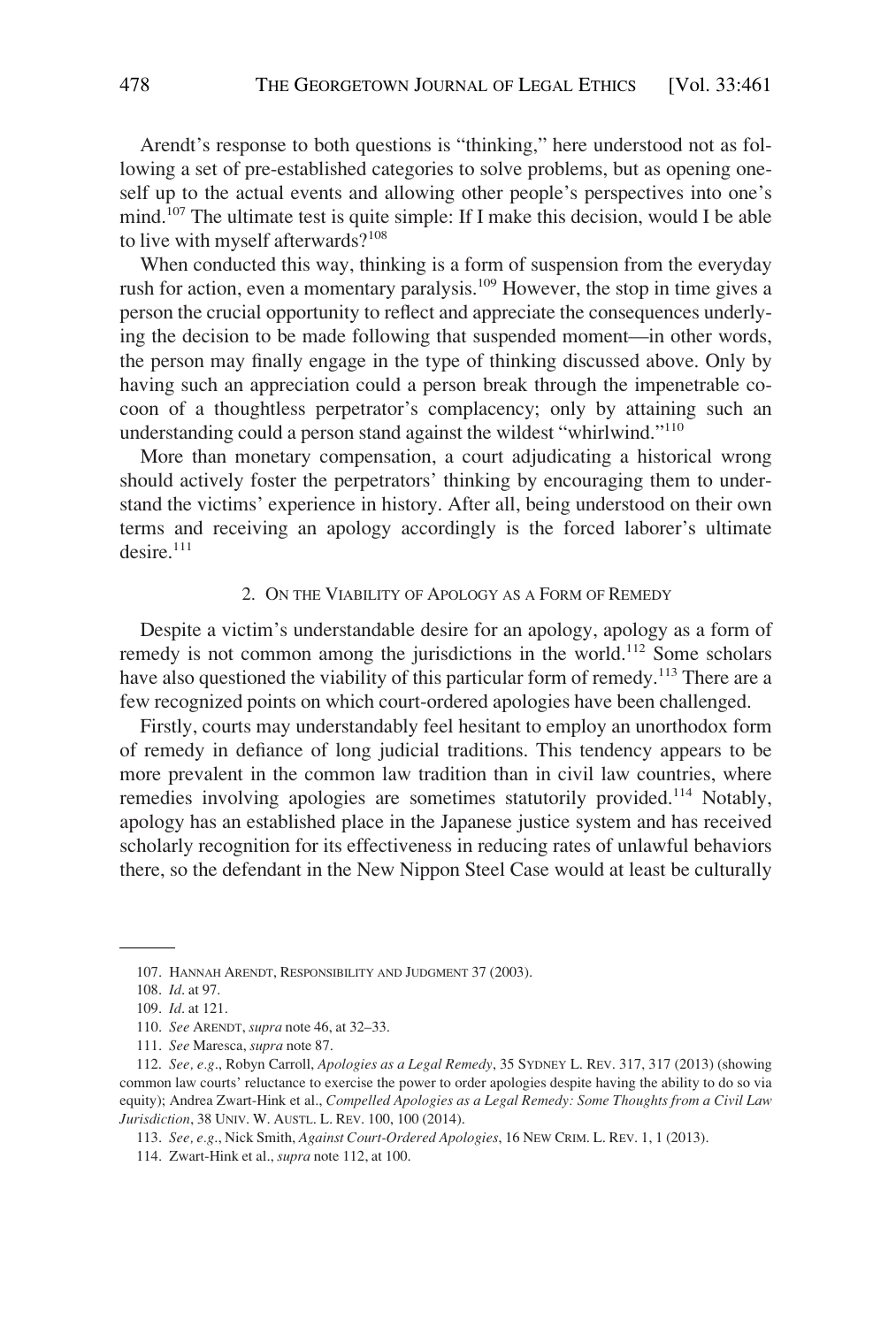familiar with this approach to dispute resolution.<sup>115</sup> Additionally, even if apology is truly novel as a legal remedy, legal progress has always involved the breaching of old beliefs and biases. Furthermore, a case involving wrongdoing of a historical scale is necessarily an extraordinary case, so it is more justifiable to find creative solutions to such extraordinary questions. Some court order moving the defendant toward a sincere apology is certainly a candidate for such a solution.

Secondly, some courts may also worry about infringing on the defendant's right to freedom of speech. With a robust First Amendment, this concern is especially apparent in the U.S. context. However, it is also true that in many other countries, freedom of speech does not automatically act as a protective umbrella for meaningfully impactful bigotry and hatred.<sup>116</sup> Again, in the context of atrocities during the Second World War, the importance of freedom of speech should be considered together with other crucial values of modern democracies, such as the prevention of Nazism's revival.

Last but not least, there is a question over the sincerity of a court-ordered apology. If the defendant only apologizes because of the court's coercive power, the argument goes, then there is little value in the apology, since the wrongdoer does not mean what he says in the apology. A party's subjective intent behind an action is always a difficult thing to gauge, and Japan's unsatisfactory apologies for its imperial past particularly highlights this concern.

This challenge highlights the sensibility of Arendt's intellectual restraint again, the idea that one should not rush to a final solution, but instead steady one's mind and observe history as it truly happened. Instead of coercing the defendant into issuing an apology that can hardly reassure the victims of anything or forcefully translating the immense pain and suffering from forced labor into a definite and final sum of money, getting the defendant to engage with history, which is discussed next, may seem like a much humbler step. But it will be a meaningful step in the right direction.

3. MEMORIALIZATION IN THIS CONTEXT: IT ACCOUNTS FOR THE VICTIMS' NEEDS, PLACATES THE NATIONALIST ANGER, AND BRINGS THE POSSIBILITY OF CONFRONTING HISTORY

Eichmann's failing, by Arendt's account, was his lack of thinking. As millions of Jews were shoved onto a path of death and destruction, no voice from within reminded Eichmann that what was happening around him was history, or that history carried weight. But many projects in many countries' criminal justice

<sup>115.</sup> *See*, *e.g*., John O. Haley, *Apology and Pardon: Learning from Japan*, 41 THE AM. BEHAV. SCIENTIST 842, 842 (Mar. 1998).

<sup>116.</sup> Mark Scott & Janosch Delcker, *Free Speech vs. Censorship in Germany*, POLITICO (Jan. 6, 2018), <https://www.politico.eu/article/germany-hate-speech-netzdg-facebook-youtube-google-twitter-free-speech/> [\[https://perma.cc/W26M-YJ9A\].](https://perma.cc/W26M-YJ9A)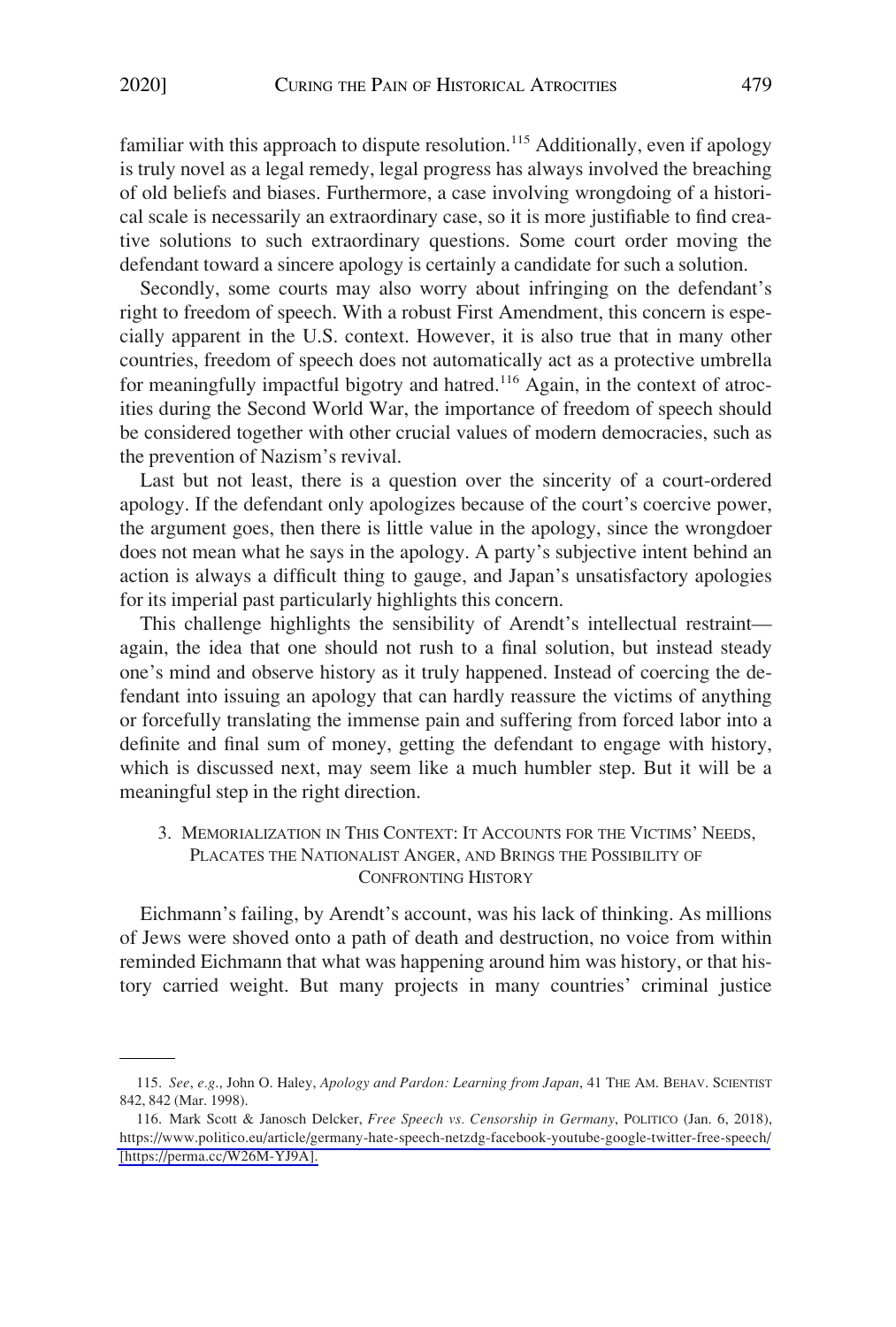systems have experimented in engaging the offenders and cultivating such voices, and some produced noticeable progress.

In an article published in 2016, British legal scholar Joanna Shapland conducted two empirical studies to explore the effect of conferencing between victims and offenders of very serious crimes on the offender's decision to apologize and the victims' decision to forgive.<sup>117</sup> The conferences took place at various stages of the criminal justice process, ranging from serving as a diversionary measure from prosecution to taking place before the offender's release.118 The conferences take place "in the shadow of the formal criminal justice process," incentivizing the actors' (especially the offender's) participation, while the conferences also alleviate the stress on the system in the long run, as the victim, the offender, and the state/local community engage in a "triadic communication," and the conferences ultimately helps all parties integrate together and reduce the rate of new crimes.<sup>119</sup> Also important was the finding that both the victims and the offenders reported high levels of satisfaction as well as a sense of closure from the conferences.<sup>120</sup>

Although there is a recognizable difference between the very serious crimes in Shapland's study—"robbery, assault occasioning grievous bodily harm, and burglary"121—and the systematic forced labor under Old Nippon Steel and Imperial Japan, the study nonetheless provides a piece of valuable and tested knowledge on how confronting an unpleasant past with an appreciation of the victims' voice can help literally everybody move forward. This includes not only the particular offender and victim of the crime, but also the wider community as a whole. A meaningful translation of the Shapland model into the forced labor context may be the court encouraging the defendant to engage in memorialization of the wrong in the past, perhaps by constructing small museums or memorials, potentially as an alternative option to paying the victims lump sums of money.

First of all, memorialization is a more candid response to the needs of victims.<sup>122</sup> Instead of the often-haphazard procedure for a court to consider various factors, estimate the mental suffering of the victims, and arrive at a sum for compensation, memorialization directly addresses the wrongs that harmed the victims. At the same time, as victims of atrocities are often accused of litigating for the money, the court remedy of encouraging memorialization also prevents the smearing of the victims.

<sup>117.</sup> Joanna Shapland, *Forgiveness and Restorative Justice: Is It Necessary? Is It Helpful?*, 5 OXFORD J.L. & RELIGION 94, 94 (2016).

<sup>118.</sup> *Id*. at 95–98.

<sup>119.</sup> *Id*. at 95, 98.

<sup>120.</sup> *Id*. at 102, 106.

<sup>121.</sup> *Id*. at 101.

<sup>122.</sup> *See generally* Omri Ben-Shahar & Ariel Porat, *The Restoration Remedy in Private Law*, 118 COLUM. L. REV. 1901 (2018).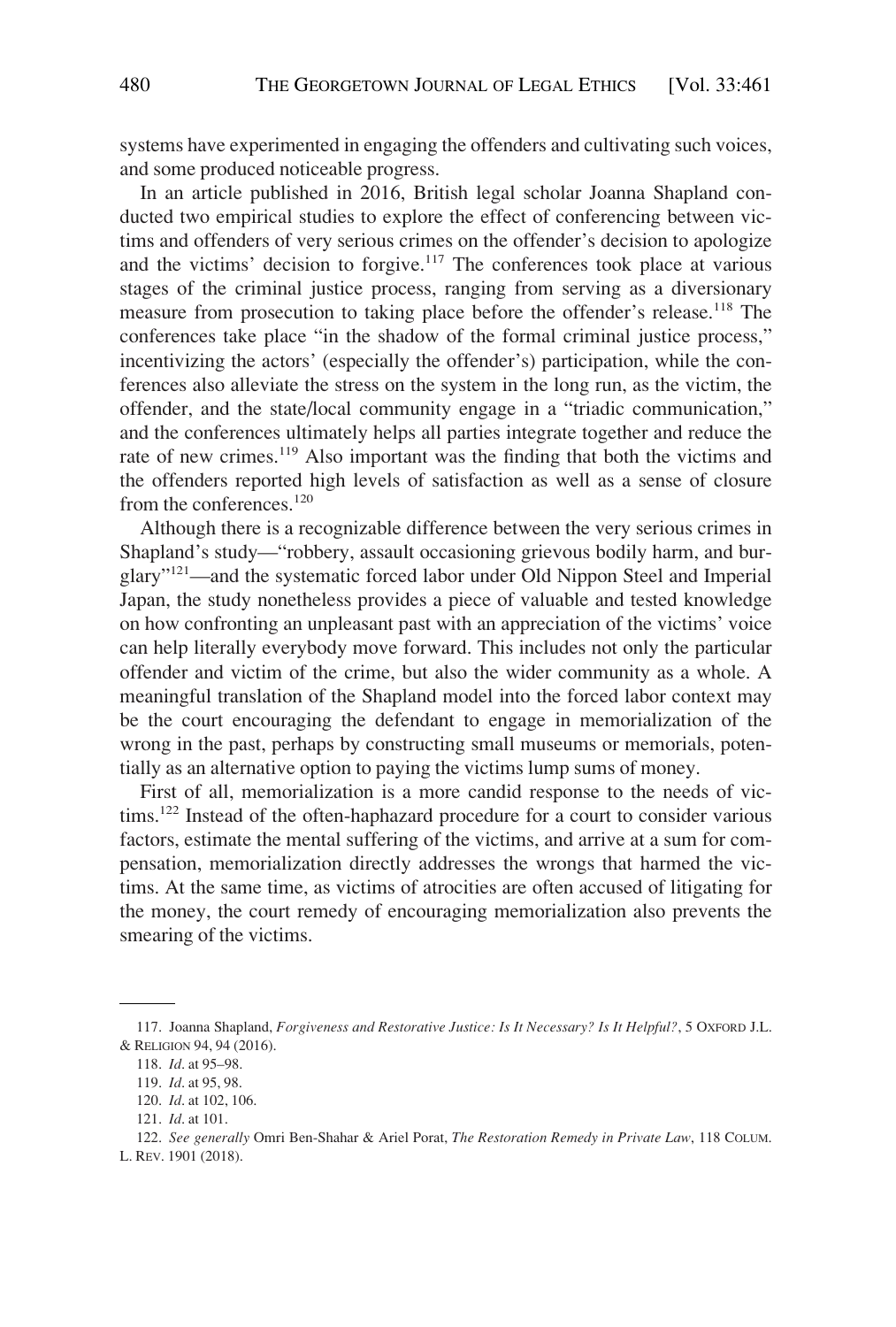Secondly, as the construction of a structure of memorialization necessarily involves the research of history, this provides an opportunity for the perpetrator, be it specific individuals or a less tangible organization, to engage with history. Of course, a court might choose to exercise some control over the narrative of the memorialization within reasonable bounds, but as this form of remedy provides a real opportunity for the defendant to improve relations with its victims and the market that surrounds them, the concern for a further distortion of history should not be too great.

Lastly, while the defendant has fought the New Nippon Steel Case tooth and nail to prevent the opening of the floodgate—that is, many other potential victims joining suits to claim compensation––participation in memorialization is a much better activity for the defendant in terms of improving public image, and creates fewer worries for armies of future litigants. This potentially reduces the intensity of the legal battles and allows both sides to move on to a proper closure.

# IV. NOT "JUST A FARAWAY CURIOSITY": BRINGING HOME THE LESSON

Beyond the intrigue intrinsic to the South Korean case, this consideration of alternative forms of remedy that a court of law may grant victims who suffered from a grave and widespread historical injustice bears direct relevance to the United States. It is common knowledge that from 1776 to 1861, it took the newly-founded union nearly a century to wean itself off slave labor, and even after the Civil War, Jim Crow and other direct legacies of slavery continued to haunt the United States.<sup>123</sup> Even today, racial problems such as the mass incarceration of African Americans continues to be a live debate—and arguably a lived experience—for many.<sup>124</sup>

Beginning in 2002, several groups of African American slave descendants filed federal lawsuits against a number of corporations that "are alleged to have been unjustly enriched through profits earned either directly or indirectly from the Trans–Atlantic Slave Trade and slavery between 1619 and 1865, as well as post-Emancipation slavery."125 These cases, alongside a state-level case, were collected into a federal class action suit, which was dismissed at both the trial and the appellate levels.126 Discussing the judiciary's historical view of the political question doctrine, Judge Richard Posner of the Seventh Circuit reaffirmed the idea that, where the question is of a political nature, the difficulty of formulating an adequate remedy tends to surpass the capability of the judiciary, and the issue should be passed on to the executive and legislatives branches.<sup>127</sup> He also

<sup>123.</sup> *See*, *e.g*., MICHELLE ALEXANDER, THE NEW JIM CROW (2010).

<sup>124.</sup> *See generally id*. (analyzing the effect of mass incarceration in modern United States and its connection with earlier forms of oppression against blacks in the country).

<sup>125.</sup> In re African-American Slave Descendants Litigation, 375 F. Supp. 2d 721, 738 (N.D. Il. 2005).

<sup>126.</sup> *See id*. at 780; In re African-American Slave Descendants Litigation, 471 F. 3d 754, 763 (7th Cir. 2006) [hereinafter Appellate Slave Descendants Litigation].

<sup>127.</sup> Appellate Slave Descendants Litigation, 471 F. 3d, at 758.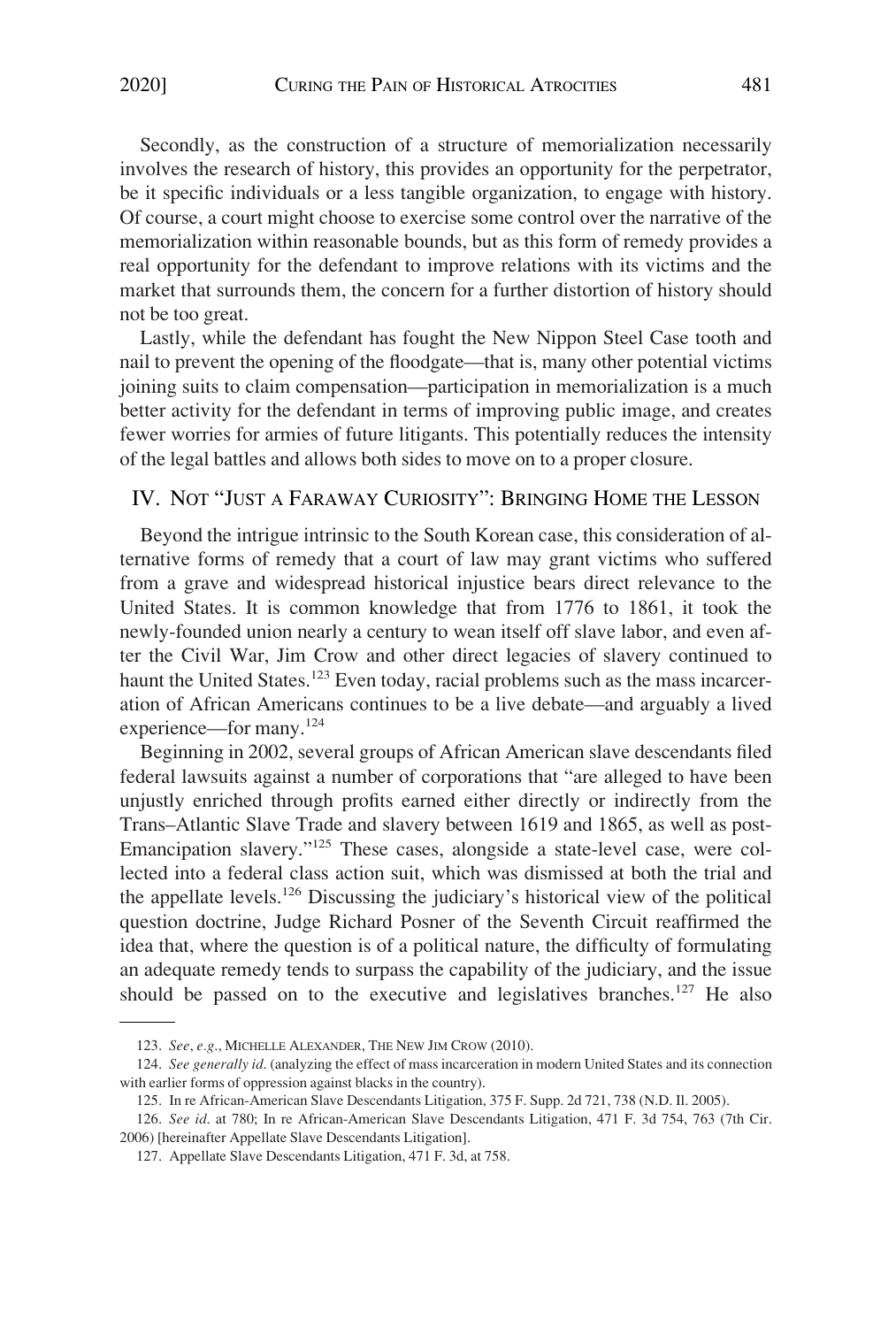highlighted the difficulty with calculating the present day financial loss of the slave descendants from the lost wages of the enslaved African Americans.<sup>128</sup> A memorialization-focused approach would have solved these problems. Instead of brutally marking up human suffering with particular prices, the court could mandate the defendants in this case—some of whom were direct participants in the slave trade—to engage in memorialization and public education efforts, which directly addresses the persisting pain of the United States' slavery legacy.

Furthermore, despite the unwillingness of the judiciary to take any action, the effectiveness of historical re-examination and memorialization is still evident in other contexts. For example, Georgetown University, which hosts this respectable journal, has been engaging in a project of "Slavery, Memory, and Reconciliation" since 2015, assembling a working group of students, faculty, staff, and alumni to explore the university's own involvement in slavery and slave trade.<sup>129</sup> The group has identified and engaged with the descendants of those victims, dedicating buildings to the truth discovered and hosting public lectures to educate the community.<sup>130</sup> In April 2019, students of the university spoke collectively through a referendum, deciding to set up a modest student fee alongside the tuition that would raise about 380,000 USD every year to establish a fund for reparation payments to slave descendants.<sup>131</sup> After all, it seems that institutional engagement, not a payment order by the court, can lead to not only spiritual but also tangible benefits to those harmed by historical forced labor. Of course, the mere fact that a few institutions are beginning to engage in memorialization efforts does not alleviate the judiciary, charged with upholding a Constitution that is supposed to "secure the Blessings of Liberty to ourselves and our Posterity," from its duty.<sup>132</sup>

## **CONCLUSION**

For the former forced laborers as well as many others, the South Korea Supreme Court's decision against New Nippon Steel in 2018 was a moment of great significance. But for many in the past, the signing of the 1965 treaty arguably carried great promise as well. It is in a dramatic and somewhat ironic fashion that the 1965 treaty continues to haunt the victims of WWII with its bombastic language of settling all claims "completely and finally," while hindering their path toward an adequate accounting of history as they experienced it. Thus, it is

<sup>128.</sup> *Id*. at 759.

*History: Slavery, Memory, and Reconciliation at Georgetown*, GEO. UNIV., [http://slavery.georgetown.](http://slavery.georgetown.edu/history/)  129. [edu/history/](http://slavery.georgetown.edu/history/) [\[https://perma.cc/B6SH-R5ED\]](https://perma.cc/B6SH-R5ED).

<sup>130.</sup> *Id*.

<sup>131.</sup> Adeel Hassan, *Georgetown Students Agree to Create Reparations Fund*, N.Y. TIMES (Apr. 12, 2019), <https://www.nytimes.com/2019/04/12/us/georgetown-reparations.html> [\[https://perma.cc/395Y-2RH2\]](https://perma.cc/395Y-2RH2).

<sup>132.</sup> U.S. CONST. pmbl.